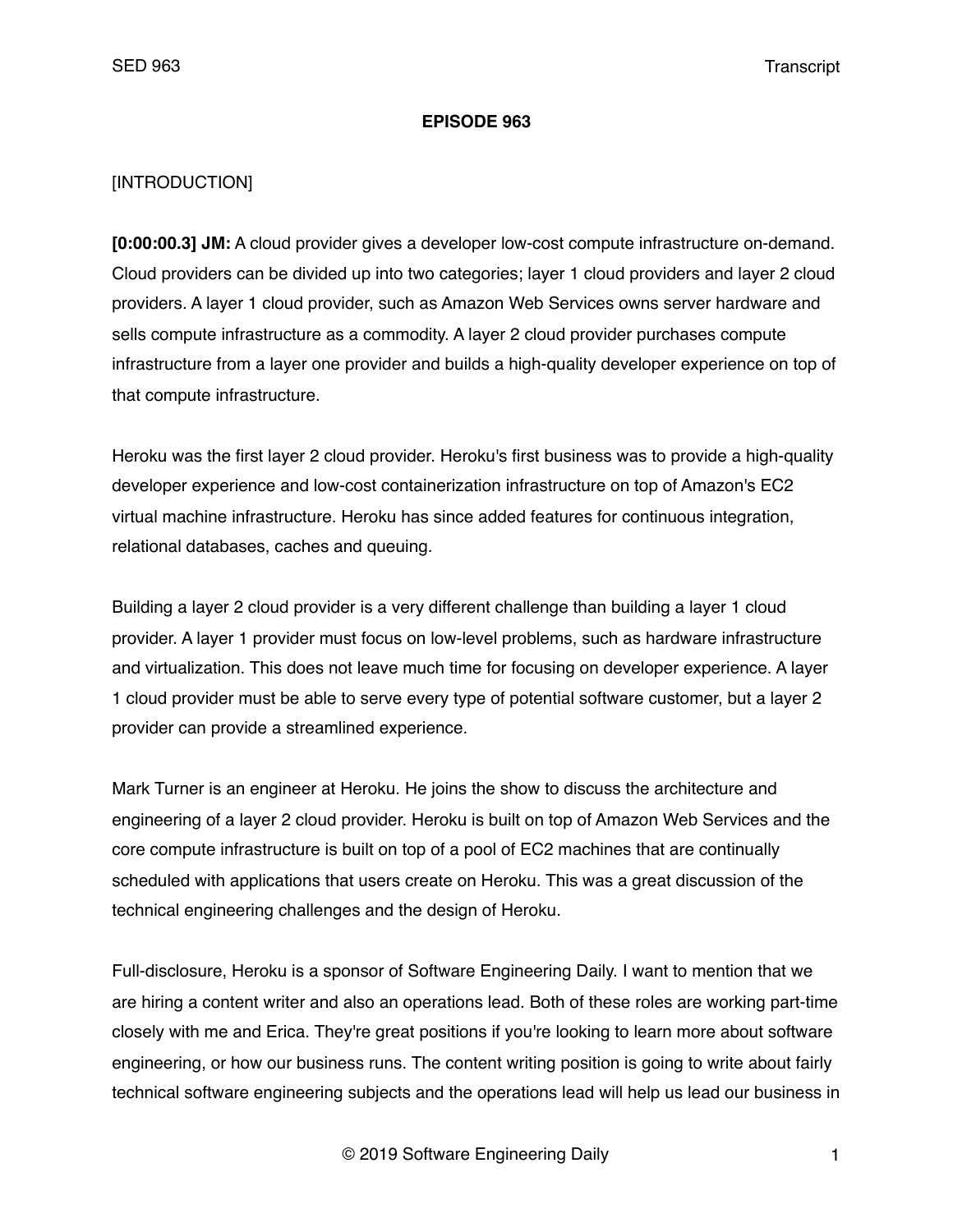a more well-organized fashion and will help us spot opportunities that we can improve the efficiency of Software Engineering Daily.

If you're interested in either of these positions, the content writer or the operations lead, send me an e-mail, jeff@softwareengineeringdaily.com. Don't be shy. If you think you'd be a reasonable fit, please reach out. Also, this episode will air on December 4th and that means that this same day, we're going to be at AWS re: Invent and for the rest of the week and we're planning a re: Invent meetup on December 4th. If you are interested in attending that meetup, just go to the link in the show notes and click on it to RSVP. I'd love to see you there and let's get on with this episode.

### [SPONSOR MESSAGE]

**[0:03:27.1] JM:** If you are a SaaS or software vendor looking to modernize your application distribution to gain more enterprise adoption, check out replicated.com. Replicated provides tools to deliver your Kubernetes-based application to enterprise customers as a modern onprem private instance.

That means your customers will be able to install and update your application just about anywhere; bare-metal servers, in a cloud VPC, GovCloud in their own Kubernetes cluster, vSphere. This is a secure way that your customers can use your application without ever having to send data outside of their control. Instead of your customers sending their data to you, you send your application to your customer.

Now this might sound difficult and maybe you're not used to it, because you're a SaaS vendor, you're a software vendor. Replicated promises that recent advancements from tools like Kubernetes make it far easier than before. The Replicated tools can help vendors operationalize and scale this process. The Replicated tools are already trusted by noteworthy customers like HashiCorp, CircleCI, Snyk and many others. As a result, over 45 of the Fortune 100 already have an application deployed via Replicated in their infrastructure. That's a strong sign of adoption.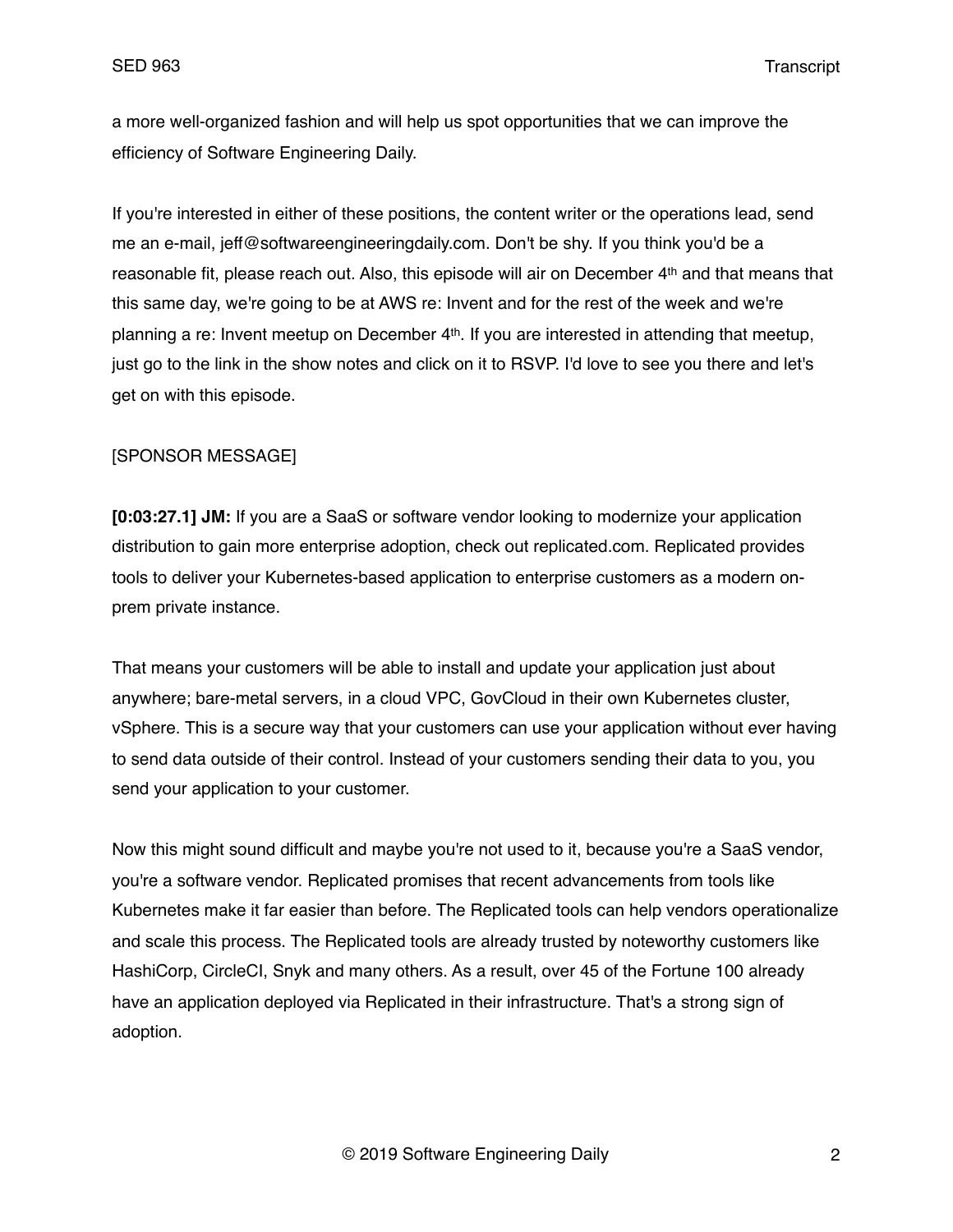Go to replicated.com for a 30-day trial of the full Replicated platform. You can also listen to an interview with Grant Miller, the CEO of Replicated that we did a while ago. Thank you to Replicated for being a sponsor of Software Engineering Daily. You can check it out for yourself at replicated.com and get a free 30-day trial.

[INTERVIEW]

**[0:05:35.2] JM:** Mark Turner, welcome to Software Engineering Daily.

**[0:05:37.2] MT:** Thanks for having me.

**[0:05:38.6] JM:** You work at Heroku and Heroku is a cloud provider. Cloud providers are quite a large space. If we think about the design of a cloud provider, there are different trade-offs that different cloud providers make. These come in terms of costs, in terms of developer experience, in terms of the operations that the cloud provider expects from the average developer, describe the different trade-offs spectrums that cloud providers can make in designing a developer experience?

**[0:06:13.3] MT:** Man, that's a big question. Mostly because Heroku through our entire lifetime has almost always focused on getting web apps onto the Internet. The trade-offs that we and other cloud providers might decide to make in surface, or in service of the end-goal we're going for can be quite dramatic. When I look at the – or quite dramatically different. For me when I look at – I have to answer the question from a Heroku perspective honestly, because that guiding principle of that web app host is one that helps us clarify the mission a lot.

When we describe the trade-offs that we make as cloud providers, I think it's solely – not solely, but the biggest factor that feeds into that is what service that that service provider is offering. Heroku again like I was saying, we focus on getting a web app on the Internet. Our bread and butter has been Ruby apps for a long time, but we really support a ton of languages. It's really squarely that web app focus. What does that mean for us? That means that we're focused on TLS and exposure of web technologies. There's legacy migration stuff we don't have to touch often.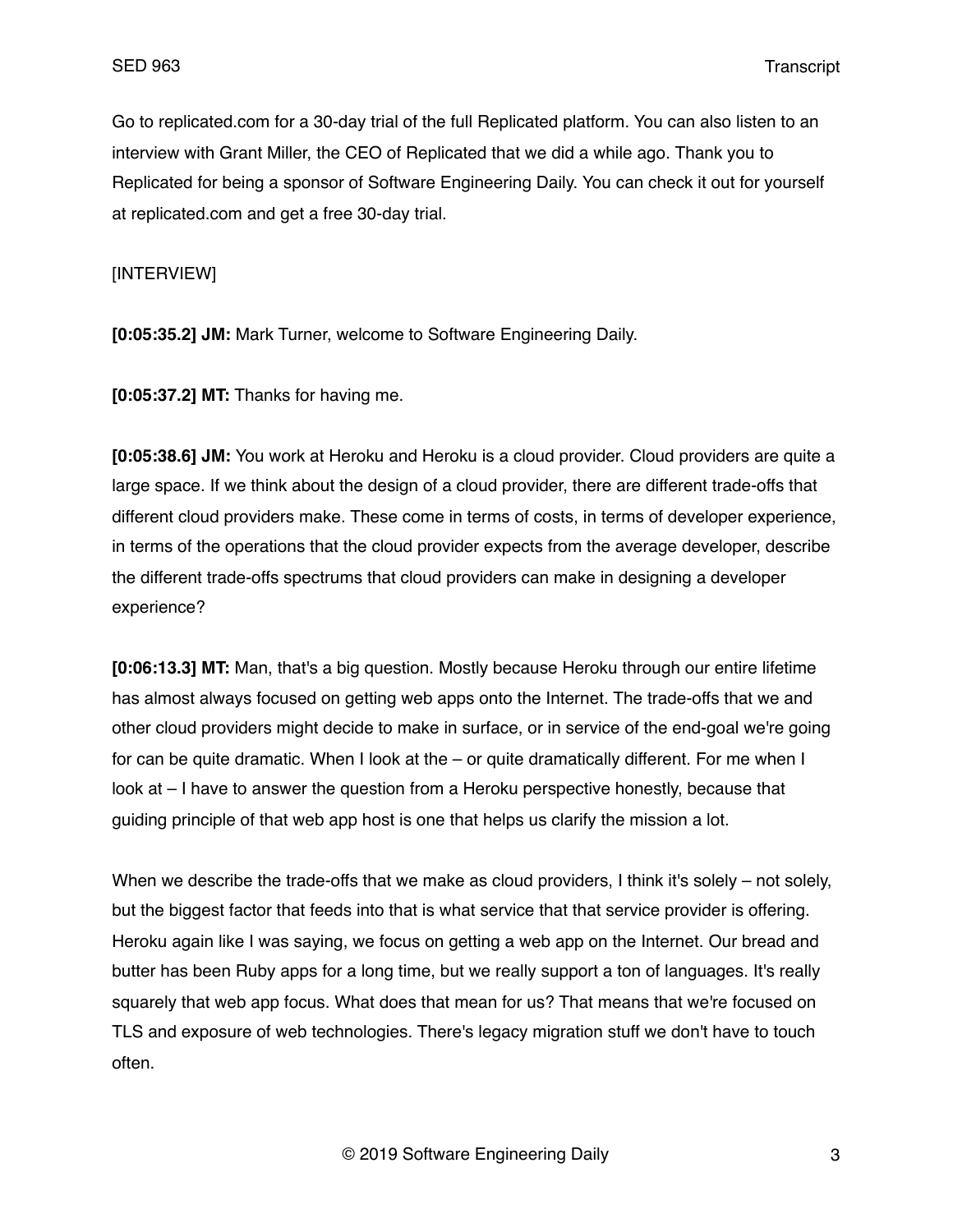There's been spectrums of the computing world that we haven't had to support as well, like Windows for example, because our main customer base has classically been using POSIXbased, Linux, Mac OS-based systems.

For us, our main guiding principle has been servicing that web app, that really fits in that 12 factor model. I don't mean to bring up 12 factor quite so quickly. For us, it really does squarely define what describes an application suitable for Heroku.

I think that when you talk about shipping software to the Internet, 12-factor as a description of what that software should do and should be has worked well when we think about what offerings Heroku should offer our customers.

**[0:08:24.5] JM:** Shortly after Heroku came to market and it became pretty popular, there was a variety of attempts at an open source Heroku experience. I think the software community as a whole did iterate towards that vision and got there with Kubernetes, but even Kubernetes is something that's pretty different than a Heroku-like experience. How do you see the cloud provider evolution? When you think back over the last 10 – Heroku I think was started, it was – was it 10 years ago? I think it was something like that.

**[0:09:06.8] MT:** It's been over 10 years now. Yeah.

**[0:09:08.5] JM:** How has the cloud provider space evolved over the last decade?

**[0:09:12.9] MT:** Man, that's huge. Back when we started, all that existed was EC2 classic. A few disparate companies out there trying to scale up their dynamic bare-metal hosting services out there making it possible for companies like us to put stuff on the Internet and Heroku has always been on the cloud. We've always been an EC2 customer.

For us, the way that the cloud has changed is really mostly that the scale of the infrastructure providers has increased dramatically and they keep creeping up the stack as far as what services they offer, that we are able to leverage and take advantage of to power that the PaaS we build. I think that's generally ubiquitous for everybody approaching cloud stuff today. Everything that companies like AWS offer as the wide disparate services that they provide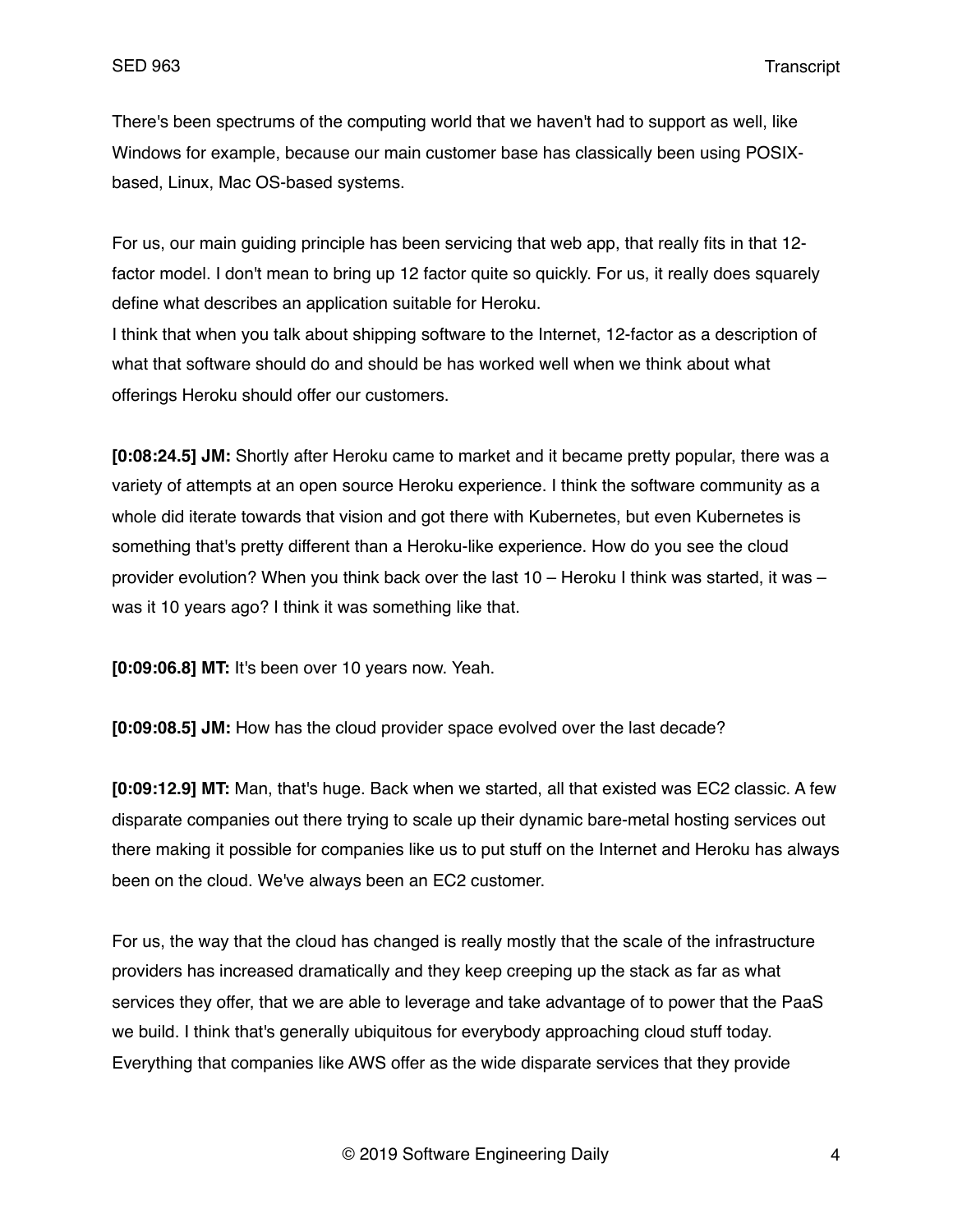means that you really get a giant kit of solutions to problems that you don't even know you have sometimes.

When we started approaching shipping software into the cloud, that really didn't exist that kind of selection of available, "off-the-shelf," that available choice of tools that you don't have to build yourself wasn't there. For Heroku, we ended up building a lot of the cloud management systems that you don't have to do a lot of today. Things that we take advantage of that are ubiquitous, things like Ansible and Chef, things like Terraform.

There's probably a chance that Heroku at one point in our history wrote a bespoke, or heavily contributed to, or was a heavy user of some open source library, or package that did equivalent features of those things. Over time, the biggest thing that's happened for us in relation to cloud providers and especially in the industry I think is that it's just become easier and easier and easier and easier to use cloud providers. That story is the same story for Heroku as it is for anyone today.

**[0:11:25.3] JM:** I find interesting is in the layer 2 cloud provider space, which is it's pretty small, it surprises me how few layer 2 providers there are. I mean, there have been a few more over the years, but Heroku came out and then there were really not a whole lot of other layer 2 cloud providers that reached prominence for a while, which is interesting. Do you have any beliefs around why that is? Why have there been so few layer 2 cloud providers?

**[0:11:54.1] MT:** I think the reason for that, the reason for the lack of diaspora of these providers out there, is that it's a really hard business to operate, both from an operations perspective and from a cost perspective and from margin generation perspective. Living at the gap between the infrastructure providers and that opinionated experience that customers come to us for is surprisingly hard to make a really successful business out of financially.

Heroku has done really well doing that. I think that that's been a core tenant to our success a bit there as we focused on the business side of it and have for a long time. The secondary part is the technology side. Part of Heroku having been around the cloud in "forever," is that we've had to generationally deal with a few growth changes in our product. From the very start that we've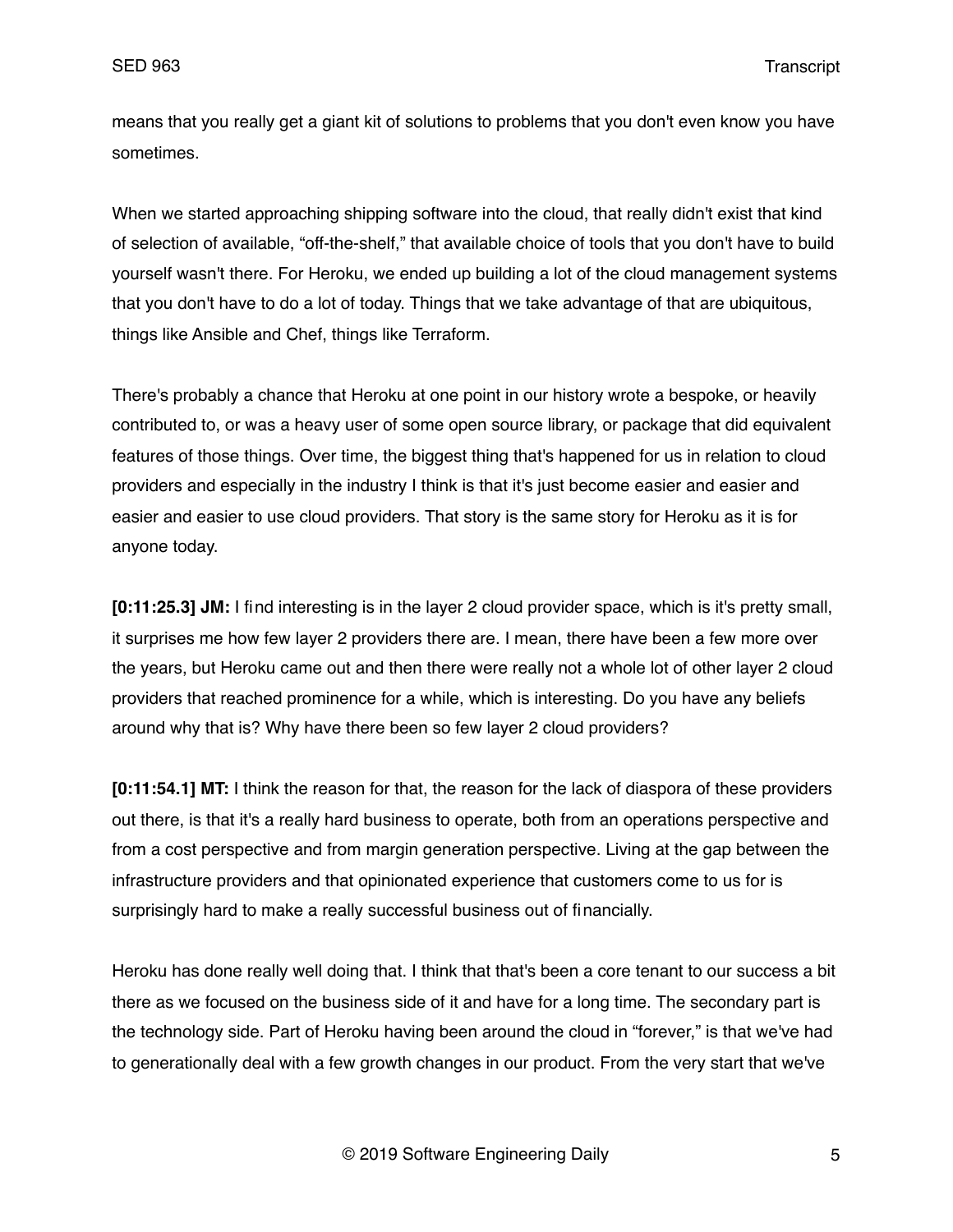always been a multi-tenant. I think that's where stuff gets hard for people. That multi-tenancy line is super difficult for a lot of stuff to jump.

Especially in open source communities, especially with the adoption of Kubernetes and the explosive growth of that, the isolated barriers, isolated boundaries of that layer 2 behavior that Heroku and other providers have really thrived in is becoming easier and easier and easier to do. I really do think that the operation of a multi-tenant layer 2 provider is really hard, really complex and really difficult.

**[0:13:36.8] JM:** Let's talk about that in more detail. First of all, I think by multi-tenancy, you mean the fact that most of what you are building on top of are raw EC2 instances, which are virtual machines, I believe? Those are virtual machines that are spun up on Amazon infrastructure. You're breaking up those virtual machines into containers, specifically Heroku containers, which are called Dynos. Then you have multiple different Dynos operating on the same EC2 instance. Those Dynos may be from the same customer, they may be from different customers. One Dyno might be gigantic, it might be a resource hog. Another Dyno might be totally small.

Then figuring out how to distribute these tenants in the right way, so that they're not conflicting with each other and then what do you do if a machine goes down? It's a huge bundle of problems.

**[0:14:37.5] MT:** Exactly. Yup. You hit the nail on the head there with capacity and resource allocation. That's a huge one. We might have customers that have workloads, where each single process uses 14 gigs of memory. At the same time, they might have something that where each process uses 2 megabytes and they want each of those things to schedule and boot up instantaneously. That's the orchestration layer problems we deal with that makes it hard.

Then it's the isolation and security boundaries between all of that stuff that also makes it hard, and auditing and patching and maintaining those boundaries is the hard part. Then you factor in layering on those workflows that power that Heroku experience, that those containers encapsulate down at the bottom of it; it all adds up into I think just a hard system to build.

© 2019 Software Engineering Daily 6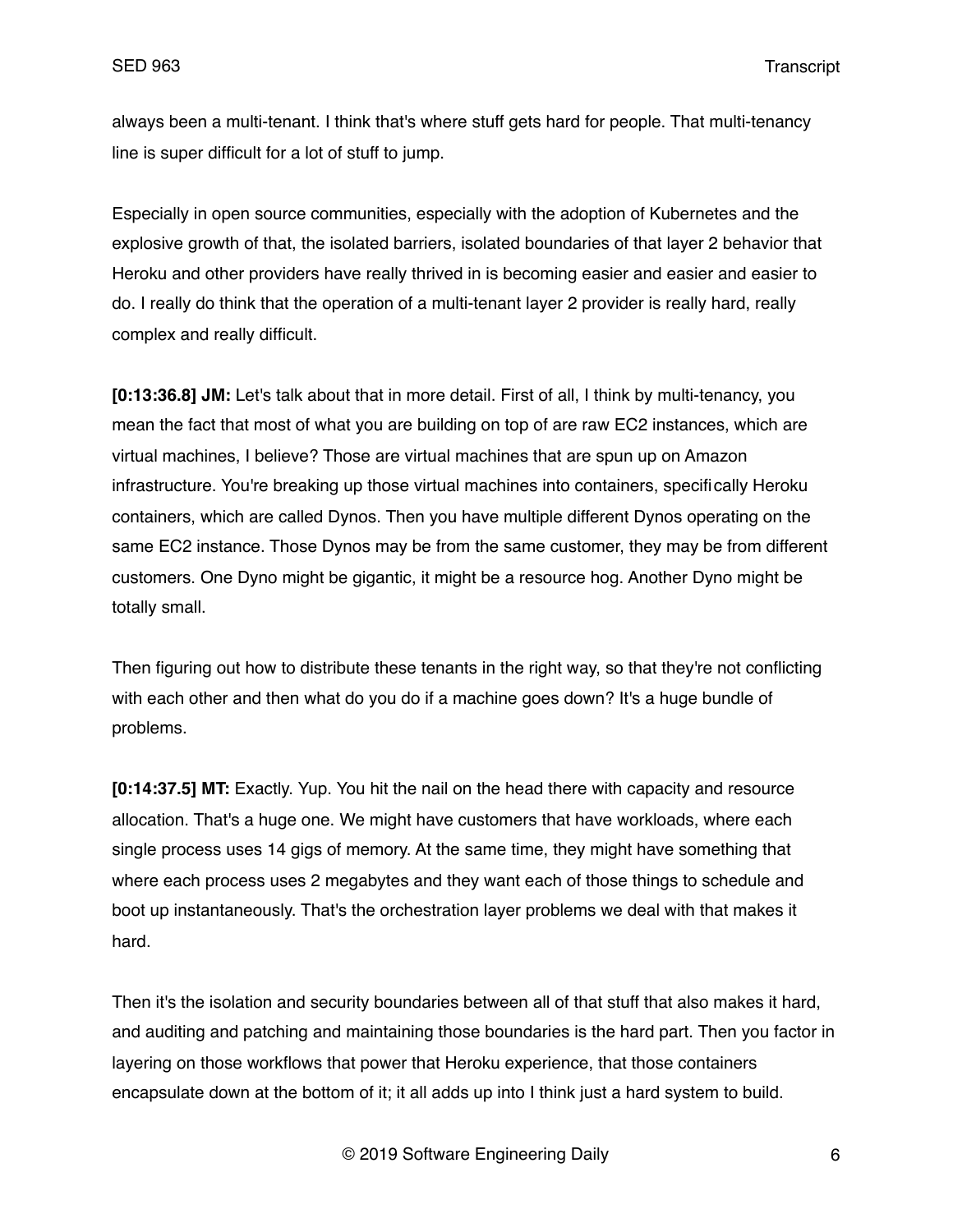**[0:15:25.4] JM:** You've been at the company for more than five years, so you have seen the rise of containerization becoming popular in terms of Docker. Obviously, containers were widely used long before that. You saw the rise of Amazon ECS, for example, and the rise of Mesos, Apache Mesos, and then eventually Kubernetes. How did Heroku and the infrastructure strategy within Heroku respond to those major infrastructure changes across the industry? By the way, I mean, that in terms of did you refactor the infrastructure at all to take advantage of those things?

**[0:16:12.1] MT:** I would be fibbing to you if I said that things like that didn't factor into structural changes that have happened. I can tell you that for things like ECS and Mesos, that's where the influence ends for us a lot of times is it's an inspirational thing, not often something that we necessarily adopt directly and use. That's not true all the time.

There have been many cases over my years here, where we have completely replaced some bespoke custom thing with something from the provider for sure. For example on our private spaces product, one of the design intentions we went into when we built that was how much more AWS could we use to power the isolated experience that we're trying to build. We ended up reaching into some AWS systems, like SWF, Kinesis, Dynamo, a bunch of stuff to try to rethink what the Heroku experience might be if we were to assemble it, not just with AWS components, but with a modern take of a few years ago, but a modern take of what could we do today if we did it fresh.

That was a lot of grand rewrite, but a big stab at an intentional single tendency version of our product. It was a snapshot of the recent approach we've gone to again and again and again, examples being Dynamo. Dynamo is a thing Heroku adopted rather early on in its lifecycle, because it solved huge problems for us. S3 has always been around for us as well and it would be a disservice to not mention S3. It's probably the most reliable thing Amazon's ever built and it's wonderful. We use S3 for everything.

Yeah. I mean, I know every time if it fits and works, we will – we often rather pay for something from AWS than keep something bespoke and custom, or even open-source internally up and running.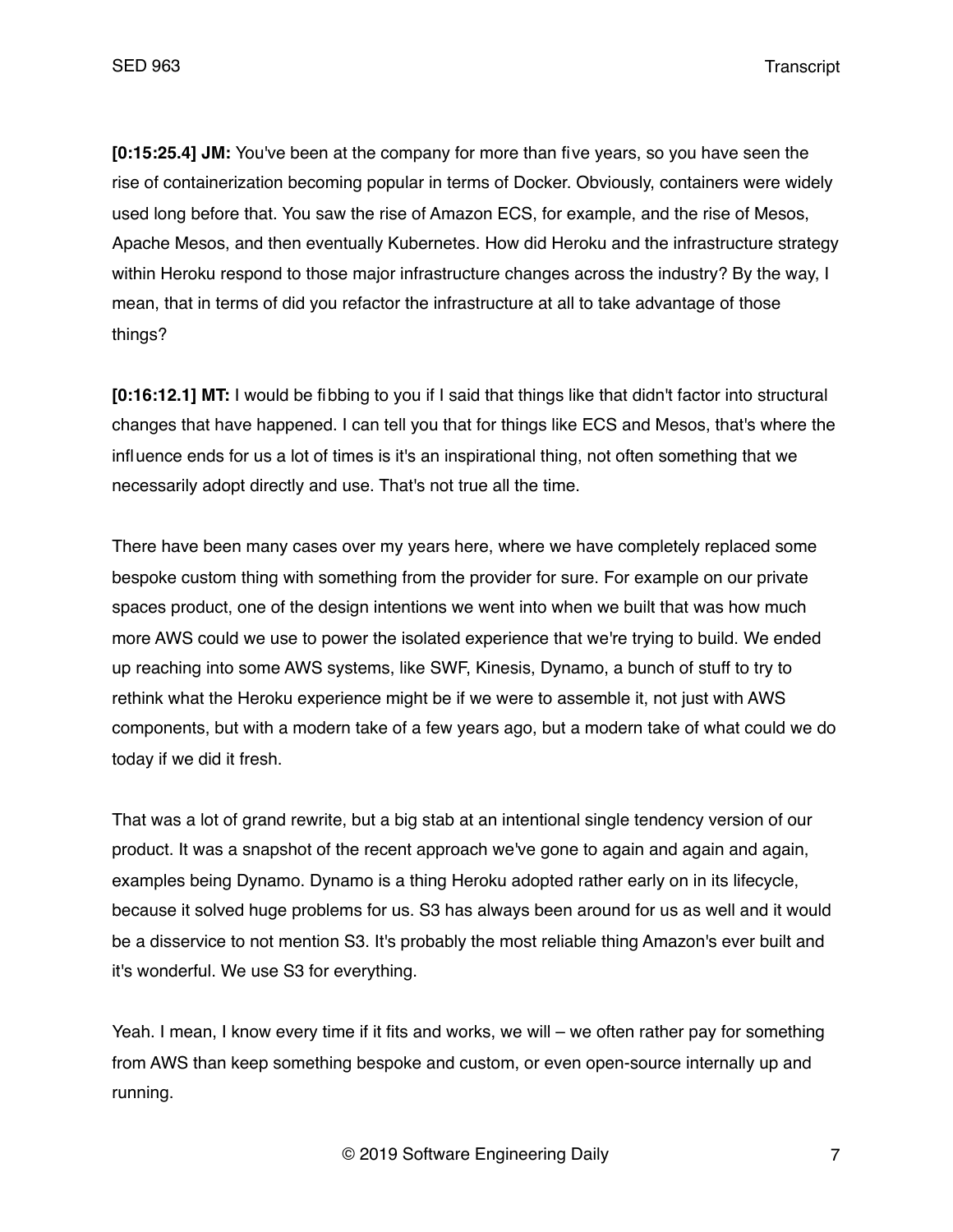**[0:18:14.7] JM:** Did Kubernetes and the grassroots volume of people who have joined in the Kubernetes community, has that affected your infrastructure strategy?

**[0:18:26.5] MT:** Oh, for sure. I think that the interesting thing about Kubernetes that is a concrete problem that Heroku has is that back to – we mentioned that we've been in the cloud forever, we've all dealt with the same infrastructure abstraction problems that anyone out there is dealing with. The same orchestration of underlying infrastructure resources that powers the experience we're trying to build, like Kubernetes squarely solves.

For years, we've been playing with and trying to leverage Kubernetes as much as we can and where it makes sense for sure. I think that especially when you look at some of the behind the scenes infrastructure orchestration work that Heroku does that again, Kubernetes does offer some interesting off-the-shelf solutions for stuff that that we've written and we have leveraged that for sure.

It does influence us, because part of the explosion of people working on infrastructure orchestration-style things, especially as they're trying to power PaaS-like application experiences within the Kubernetes ecosystem, it means that and especially as a company like Heroku, we get to potentially leverage some of that stuff to level up and power our platform better, or integrate in more interesting ways, so things the OSB API are really interesting things where Heroku has a direct lineage in where some of those ideas came from. It's really interesting for say as to offer some of our data services via that way sometime in the future maybe. There's just really potential stuff where the Kubernetes ecosystem exploding has made some of our lives easier. We definitely leverage it when we can.

**[0:20:10.3] JM:** I had a conversation with somebody at Heroku, I think it was a couple years ago. It was around whether or not it would make sense for Heroku to have a Kubernetes offering. You obviously don't have to discuss that. I imagine it is an open question, or an interesting question because we're in this phase right now where a lot of companies are deploying their own Kubernetes clusters for reasons that I don't know, I think they may regret in the future. I mean, I could be totally wrong, but I feel there is a bit of  $a -$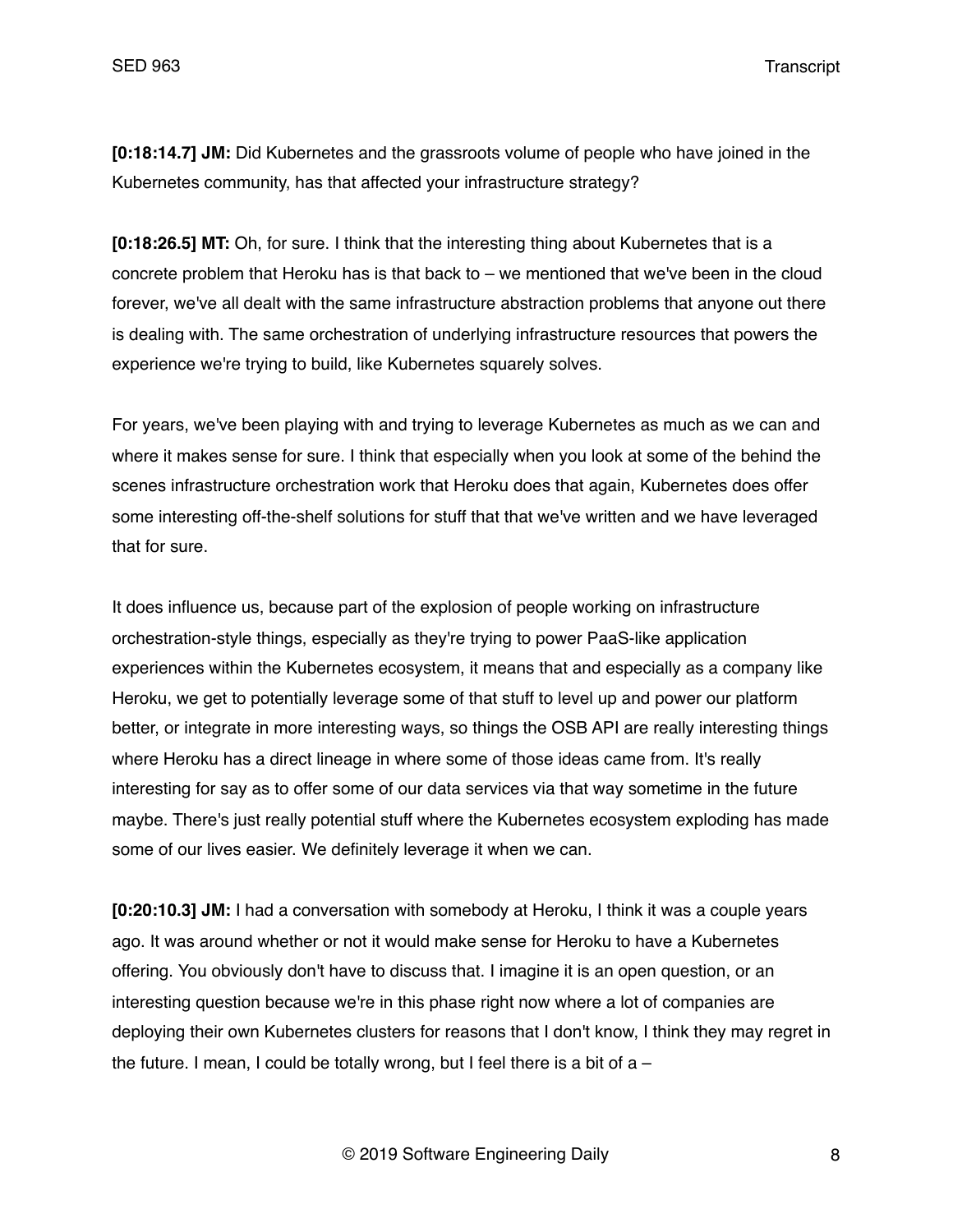#### **[0:20:54.5] MT:** Jumping on the bandwagon?

**[0:20:56.8] JM:** Jumping on the bandwagon. Like does this really solve a problem that you have? I know there's plenty of companies where it does make sense to operate your own Kubernetes clusters. Uber is probably at a such a scale where they want to be and their economics make sense in terms of running their own Kubernetes clusters. Heroku, obviously it makes sense to run your own Kubernetes clusters in certain context, or maybe you would want to go on Amazon, manage Kubernetes, maybe that would make sense for you.

If you're like, I don't know, like a small insurance company, probably you should not be managing your own Kubernetes cluster. Therefore it opens the door to do you want to even be offering a Kubernetes cluster product, or do you want to just offer the containers and manage the Kubernetes under the hood?

**[0:21:43.4] MT:** I don't necessarily think that I even think of it as a dichotomy that way. I think that when you look at Heroku and this is just my own 2 cents here, we've always sold you an experience on top of whatever the underlying containerization tech is. Now, Heroku today uses two different container stack, so whether you're using the private space side of things, or our common runtime side, which is the classic Heroku pot everyone's familiar with.

The Heroku side, we use LXE and we have for the longest time. On the private space side, we use runC and that whole open container ecosystem. The interesting thing that we are able to do that because of is that we have our own little image format, the slugs thing that you might be familiar with, if you did docked Heroku, or if you've worked with Heroku before. Slugs are very similar to Docker layers. There's the file system abstraction, or collection of tar-zip files that represent your applications to specific layers on top of a base image that we provide to the systems. That's what your slug is, just the delta between your app and our base image. It's easy for us to shim that slug into whatever underlying container runtime it is.

For us, it's totally reasonable and not easy in the easy work sense, but easy in the conceptualization sense to look at the problem and say, "Could Heroku orchestrate containers running inside Kube somewhere and power its experience, the Heroku experience?" I think that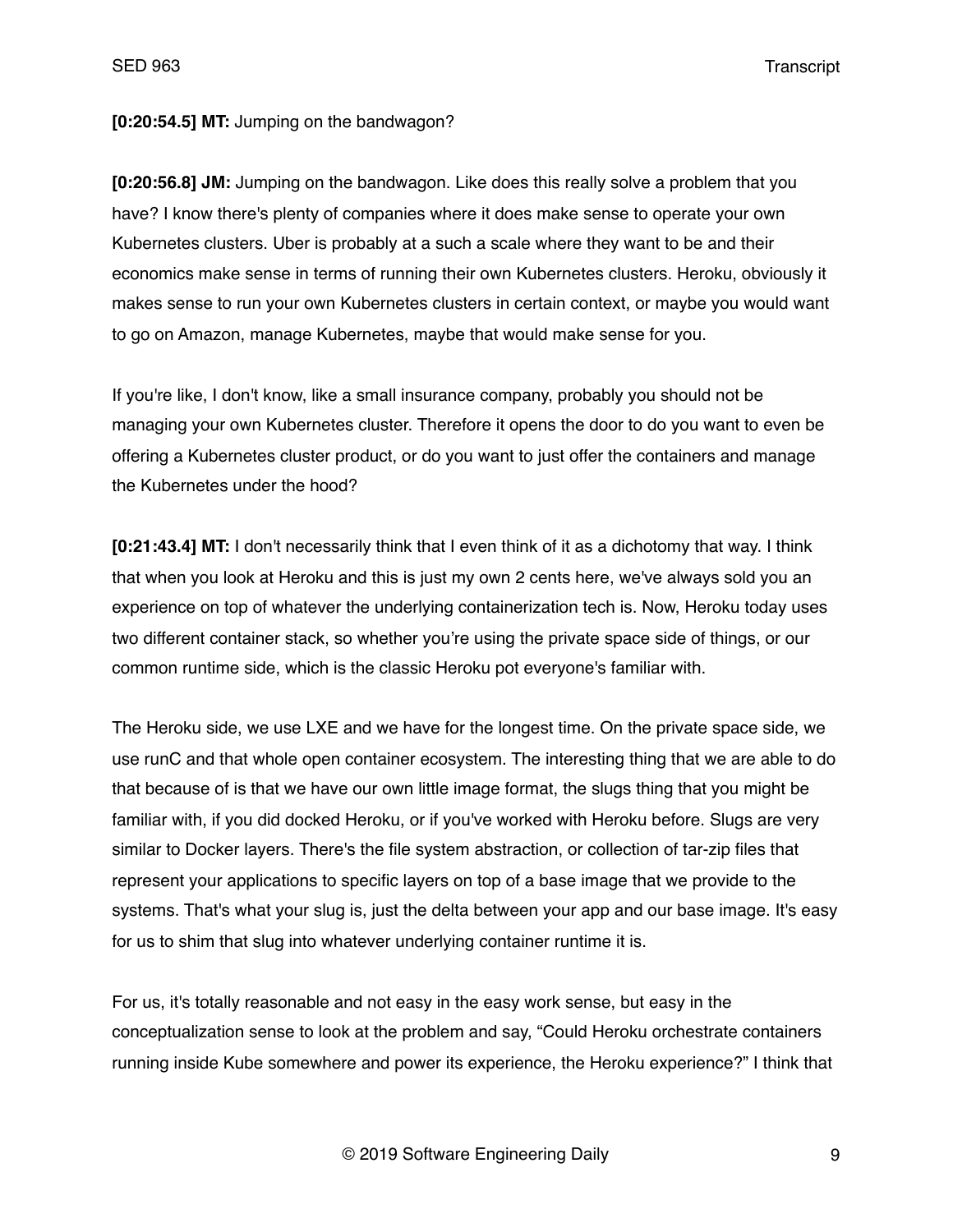that's a 100% true. I think that's why a lot of companies are out there today trying to become, or build the Heroku on top of Kubernetes, or be that app workflow provider on top of Kubernetes.

I think that again, similar to how the business is hard to operate, it's the sustained operations and service of that stuff it's hard too. For me, it's I always think there's probably space for Heroku to maybe orchestrate stuff in Kubernetes, or maybe it's always orchestrating stuff in EC2. I also think there's always going to be customers who reach for Kubernetes and want that experience. It's just really hard for me to say where Heroku fits into that tail long-term.

I can't talk about maybe what we would do, or are doing out loud, but we do look at Kubernetes and it's easy for you to imagine this, want you to see maybe consider orchestrating stuff there. That's also at the same time maybe something we don't want to do. Maybe we're okay living in that sweet spot of that 12-factor web app. Yeah, I just think it's interesting future in.

**[0:24:29.3] JM:** That's exactly the point. See, I have used Heroku for years from personal college projects to a company that I built on Heroku. Well, I mean, arguably two companies that built on Heroku; neither of which were very successful, but just I was comfortable with it. I mean, this gets to the selectivity question. There's a book about Apple that came out recently called *Creative Selection*. A lot of it is just about the Apple creative process.

I think a lot of what has given Heroku some long-term value is it has made that selection process, which the layer 1 cloud providers can't really do that. They can't say no to some new infrastructure trend. You just can't say no, because then you're just like, you're not the fully fledged buffet of services. You have to say yes to everything, basically. That's how you end up with this gigantic catalogue of services that are hard to navigate through, hard to standardize the integrations for.

On the other hand with Heroku, you have been very selective with just things that have been proven to be desired by the developer community. It's a very interesting product design challenge, because you want to wait for the market to validate a product sector, like continuous integration or something, but you also don't want to wait too long.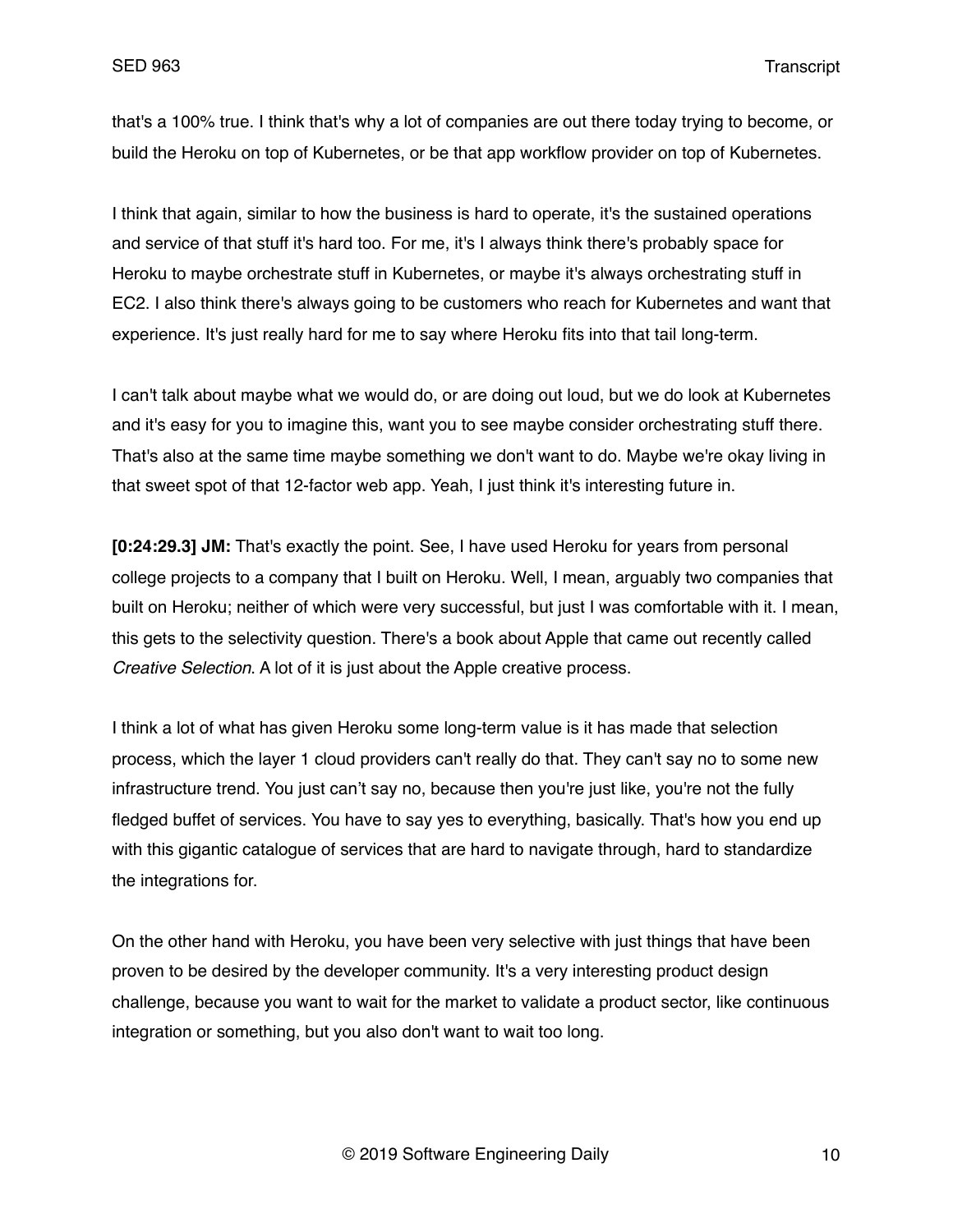**[0:25:59.9] MT:** Exactly. I think that that's also complicated by especially when you deal with market competitiveness too, right? Like you mentioned, layer 2 providers, but also layer 1 providers creeping up that stack, getting better and better and better. Where we expend our energy in leveling up the platform's capabilities is really important. We pay a lot of attention to how we spend that energy. It's really important for us to make calls that aren't good for us, because there's no way that Heroku is going to directly compete with AWS, or is there a GCP. That's just not the game we play in. We're just not that game.

It's a struggle, right? Because we do have big enterprise product offerings and we do have large customers that have demands for us. Part of that private spaces, product offering that we have now was because of the loud demand that customers had for an isolated boundary from the rest of the multi-tenancy behaviors that they were experiencing, not just on the Heroku platform, but just around stuff they were dealing with in general.

Also, because they like the network boundary that comes with it. That was an interesting thing that customers liked from us too. Yeah, it's like, we were very selective about what we add until we're sure it's what people really want. Even then, it's got to make sense for us. It's got to make sense for the product.

### [SPONSOR MESSAGE]

**[0:27:24.2] JM:** Looking for a job is painful. If you are in software and you have the skill set needed to get a job in technology, it can sometimes seem very strange that it takes so long to find a job that's a good fit for you.

Vettery is an online hiring marketplace that connects highly qualified workers with top companies. Vettery keeps the quality of workers and companies on the platform high, because Vettery vets both workers and companies. Access is exclusive and you can apply to find a job through Vettery by going to veterry.com/sedaily. That's V-E-T-T-E-R-Y.com/sedaily.

Once you're accepted to Vettery, you have access to a modern hiring process. You can set preferences for location, experience level, salary requirements and other parameters, so that you only get job opportunities that appeal to you. No more of those recruiters sending you blind

© 2019 Software Engineering Daily 11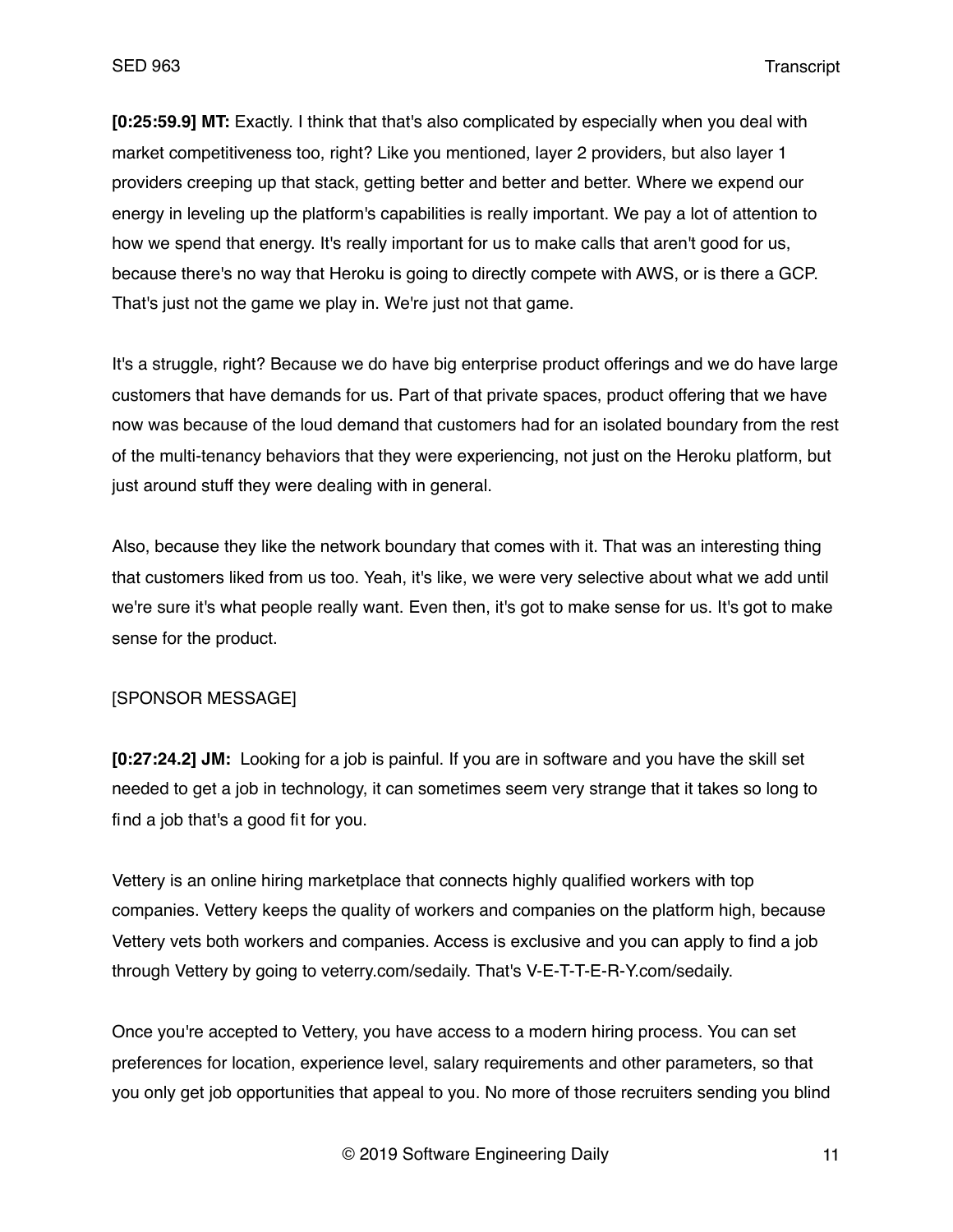messages that say they are looking for a java rockstar with 35 years of experience, who's willing to relocate to Antarctica. We all know that there is a better way to find a job.

Check out veterry.com/sedaily and get a \$300 signup bonus, if you accept a job through Vettery. Vettery is changing the way people get hired and the way that people hire. Check out veterry.com/sedaily and get a \$300 signup bonus if you accept a job through Vettery. That's That's V-E-T-T-E-R-Y.com/sedaily. Thank you to Vettery for being a sponsor of Software Engineering Daily.

### [INTERVIEW CONTINUED]

**[0:29:13.2] JM:** You've mentioned the private spaces product a couple times. I'd like to drill into that as a case study in how you build products and as well as just  $a - 1$  think a deeply difficult engineering problem. I mean, you're not an infeasible engineering problem, but just one that has plenty of complexities. The private spaces is an isolated runtime model, in contrast to the multitenancy situation that can be exposed to a noisy neighbor issue. How does the private spaces deployment model differ from deploying a multi-tenant in the fully exposed, I can be on your EC2 instance with somebody else model of deploying a Dyno?

**[0:30:01.2] MT:** Are you asking from the customers, like how you might as a customer experience it? Or are you asking from how we implemented it?

**[0:30:06.9] JM:** More from the implementation point of view.

**[0:30:08.3] MT:** Sure. I'm going to talk about the multi-tenant side, because it helps explain the delta between the two really well.

**[0:30:12.8] JM:** Yeah. Yeah, sure.

**[0:30:13.5] MT:** On the multi-tenant side, it's exactly like you imagine. We have pools of AWS instances sitting out there. We have this app concept at Heroku. An app contains a collection of process types. Internally, we call those formations. Each formation has a given scale, zero to whatever you like. You can roughly imagine that when you create an app that there's this record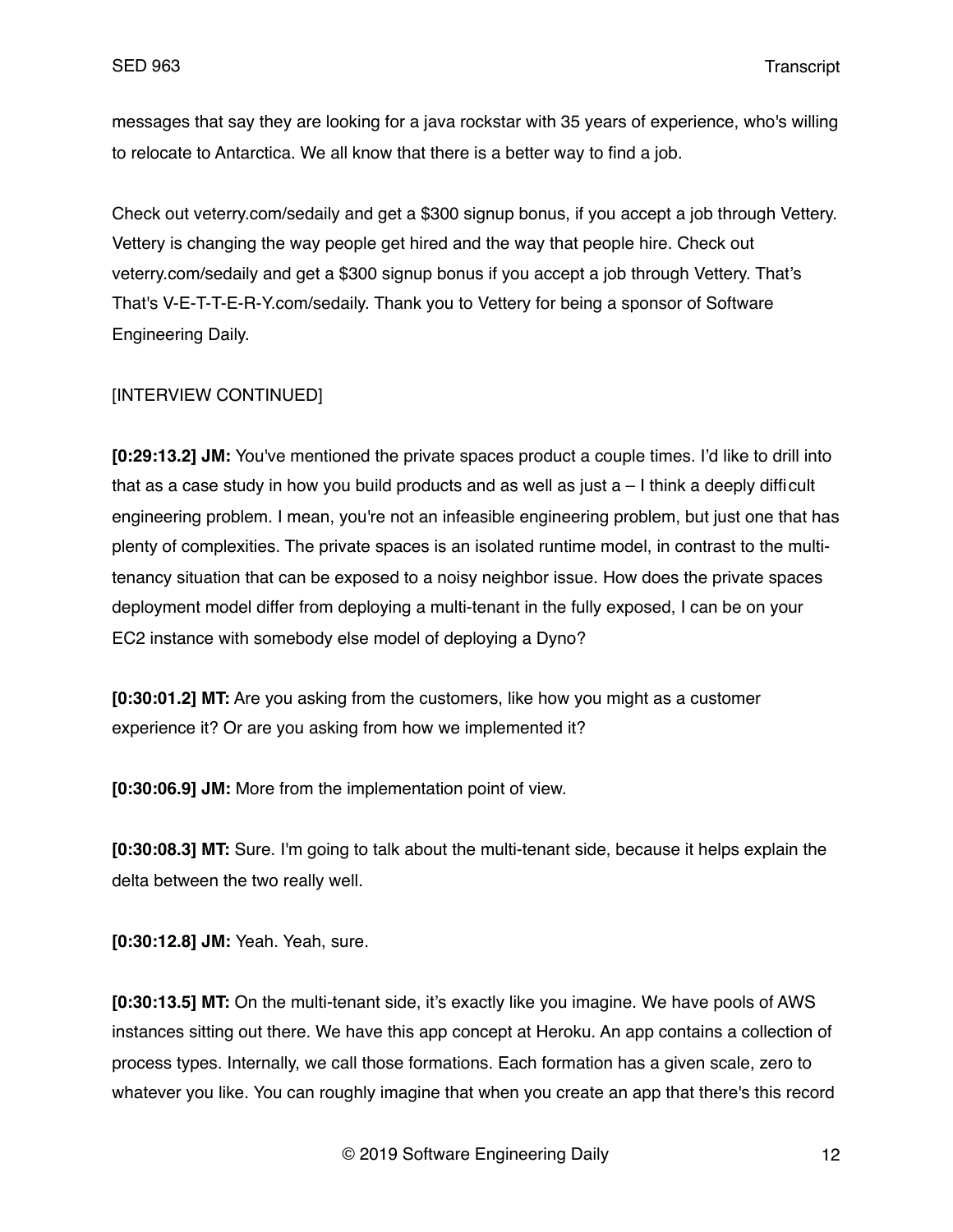of that app that exists in the system that knows that there's apps a thing. Then when you push code to Heroku and you give us a proc file or instruct us via the API or some other mechanism the formation needs to exist within this app, the way that that is treated on the multi-tenant side of Heroku is we start the container orchestration process.

Right then, we're going to pick a random, or some other scheduling algorithm runtime node to schedule that container on. We're going to execute that decision to put the container on there. Once we got a signal that it's picked up, we're going to start the preparation of routing rules to that given container for whatever domain names are set up for that application. Then eventually, that's going to converge into a good state and that Dyno or container will start servicing requests for that given domain set.

We separate the routing layer from the execution layer, that container layer. The orchestration layer that I mentioned deals with two things; the scheduling of that container onto a node and then also the providing of information to the routing layer that that node is routable. The routing layer has its own behavior the way it deals and handles with that state change. On the orchestration layer, that's the whole kit and caboodle.

On the private space side, because of the isolated nature of this, there's a bit more familiarity and ability and willingness for us to tightly control the instance, counts and things that might exist inside that private space. You can imagine that flow being roughly the same, one in which that formation creation or scale request comes in, but the orchestration components that sit inside that boundary are a lot more familiar with how to interact with the underlying infrastructure directly, instead of depending on outside systems to provide those scaling behaviors.

The big difference is that you could imagine that the flows that we use to deal with interacting with a container fleet change in the private space side, it has instance capacity or other resource capacity concerns within that logic flow that don't exist on our multi-tenant side, just due to the scale at which the two separate – the two things operate.

On the multi-tenant side, there's many thousands of things and the systems that scale react to fleet capacity requests and changes our big systems on into themselves. Just a way that we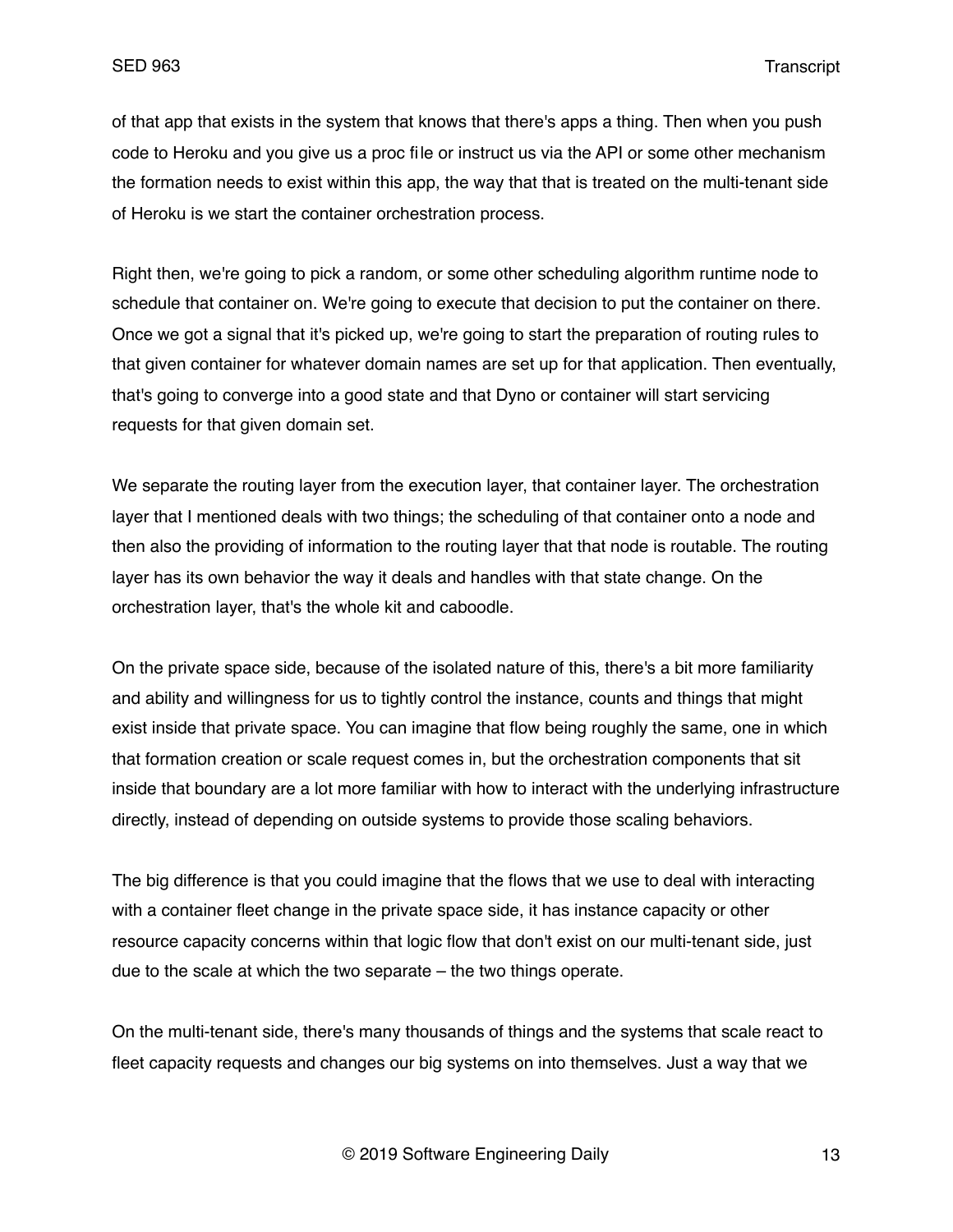approach capacity management and fleet management in response to customer initiating scaling is the big difference between the two. Does that make sense?

**[0:33:22.0] JM:** Yeah. Can you go into a scale-up example? Let's say I'm Uber and I'm deploying my whatever, my marketplace application to the public space versus the private space. How is the scale-up story going to be different in those two environments?

**[0:33:45.7] MT:** Sure. In the Heroku, the multi-tenant model, scale-up, so basically the going from zero to one or number to some end number, is going to result in the scheduling of execution runs, assuming there's capacity. The orchestration layer is going to say, "Hey system, do you have enough memory out there for me to shove 64 gigs of work at you? Whatever that might be." If the if the system believes it can do it, it will attempt to do that schedule and then come back success or fail and then do the router manipulation bit I said before.

On the private space side, that's not the case. On the private space side, we would know based on the scale whether we have the capacity, sorry, that scale request that the customer is making, whether we have the capacity to service the request or not. The customer comes in and says, "Hey, I want to scale this thing up to from zero to 64 processes," then we're going to be immediately in this process of scaling, or creating 64 compute resources on the EC2 side, or the AWS side, or reusing 62 resources that were there before. There's very quickly that immediate decision, do I need additional resources in the cloud provider to service this thing? If so, start that process.

That exact decision flow doesn't exist on the common space side. There's just this admit of  $$ there's an insufficient capacity problem here. I can't schedule this resource. There's going to be an out-of-band system that responds to the signals and then starts capacity handling. On the private space side, again, that scale-up flow is going to immediately start provisioning AWS resources, or again, reusing stuff that might be there if it's there. More often than not, it's going to be a provisioning of AWS resources.

The biggest difference between the common runtime experience and the private space experience for those customers would be they're going to notice that provision time every time. They're not going to notice it on the common space side, because we can have huge Slack pool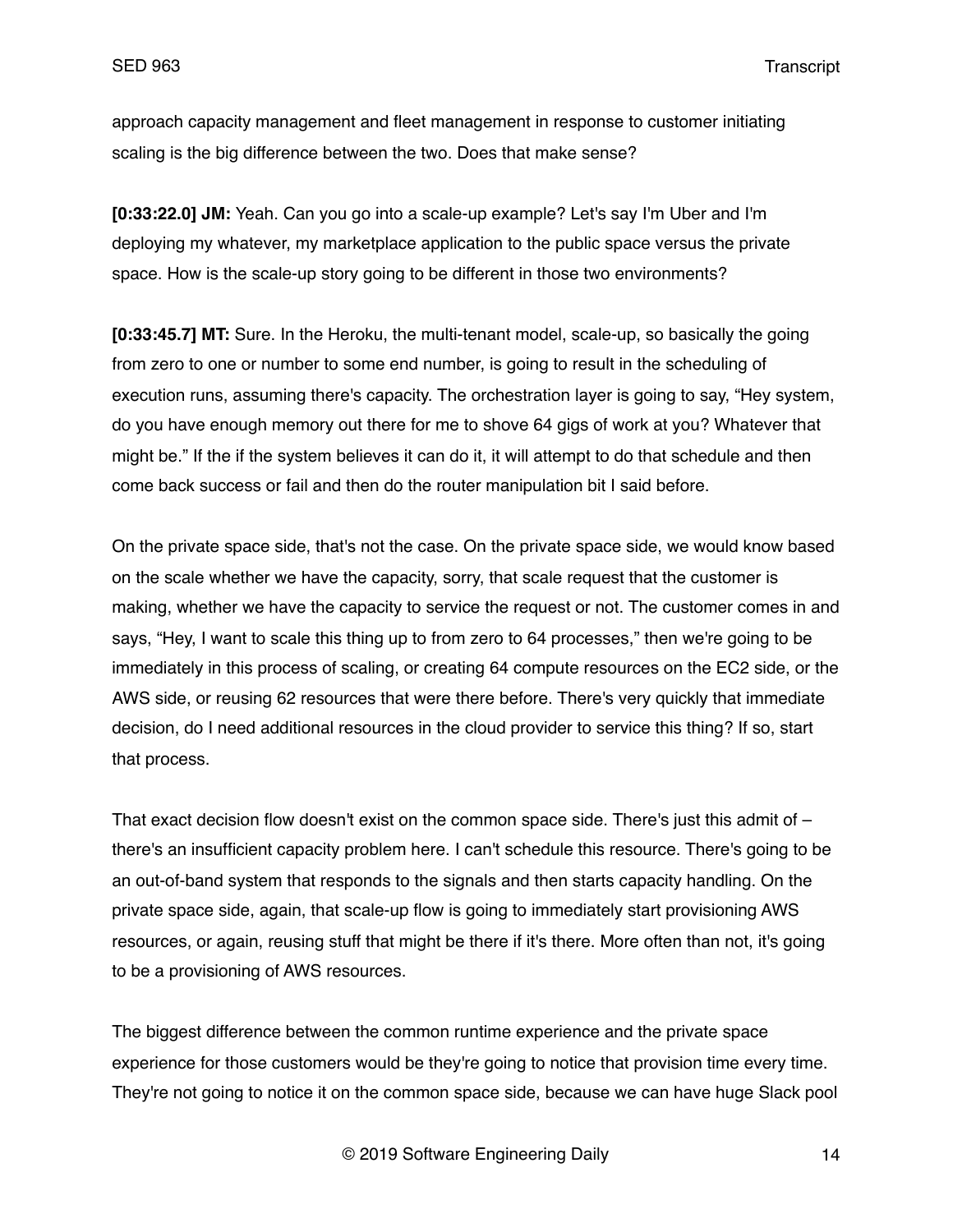capacities and things like that, but you could imagine that we don't for any given space have 64 sitting idle instances ready to go for that given customer, especially due to the isolation boundary that they run in. In the private space model today, then it would be a pretty slow boot there.

**[0:36:07.0] JM:** Interesting. If I understand correctly, I remember from a previous show with Heroku that I did, Heroku does have this fascinating engineering problem of you have to keep a pool of instances that you can schedule new containers onto. I don't know if those are reserved instances, or if they're spot instances, or maybe you just have an entire layer that's responsible for grabbing these instances and basically saying, "Hey, Heroku wants those." Then we're going to do something with them and then you can take them out of the pool.

In any case, you're saying that if for no other reason than the networking boundaries, you can't do that for their private spaces, because with the private spaces, you need a specific type of instance, you need an instance that is network partition in a way that it is friendly with existing private space instances for that particular customer.

**[0:37:04.6] MT:** Yeah. I think it's important to talk about that. Don't just isolate at the VPC layer. This is present state model for private spaces are such that they're split at the AWC count layer. Right now, each private space is an isolated AWS account and that just adds a whole another layer of resource sharing hurdle that is hardness to deal with.

**[0:37:24.7] JM:** Wow. Tell me more about the networking requirements for building private spaces.

**[0:37:32.9] MT:** Sure. Part of the design intent with private spaces where we wanted to offer a sort of – not sort of. A actual HIPAA, PCI and SOX compliance environment for customer workloads. We squarely targeted PCI DSS as the initial compliance regime. We wanted to comply with in that private space initial architecture.

What comes with that is modeling what is or isn't cardholder data. We have a lot of energy that goes into in systems in there that completely isolates the customer's software and data from our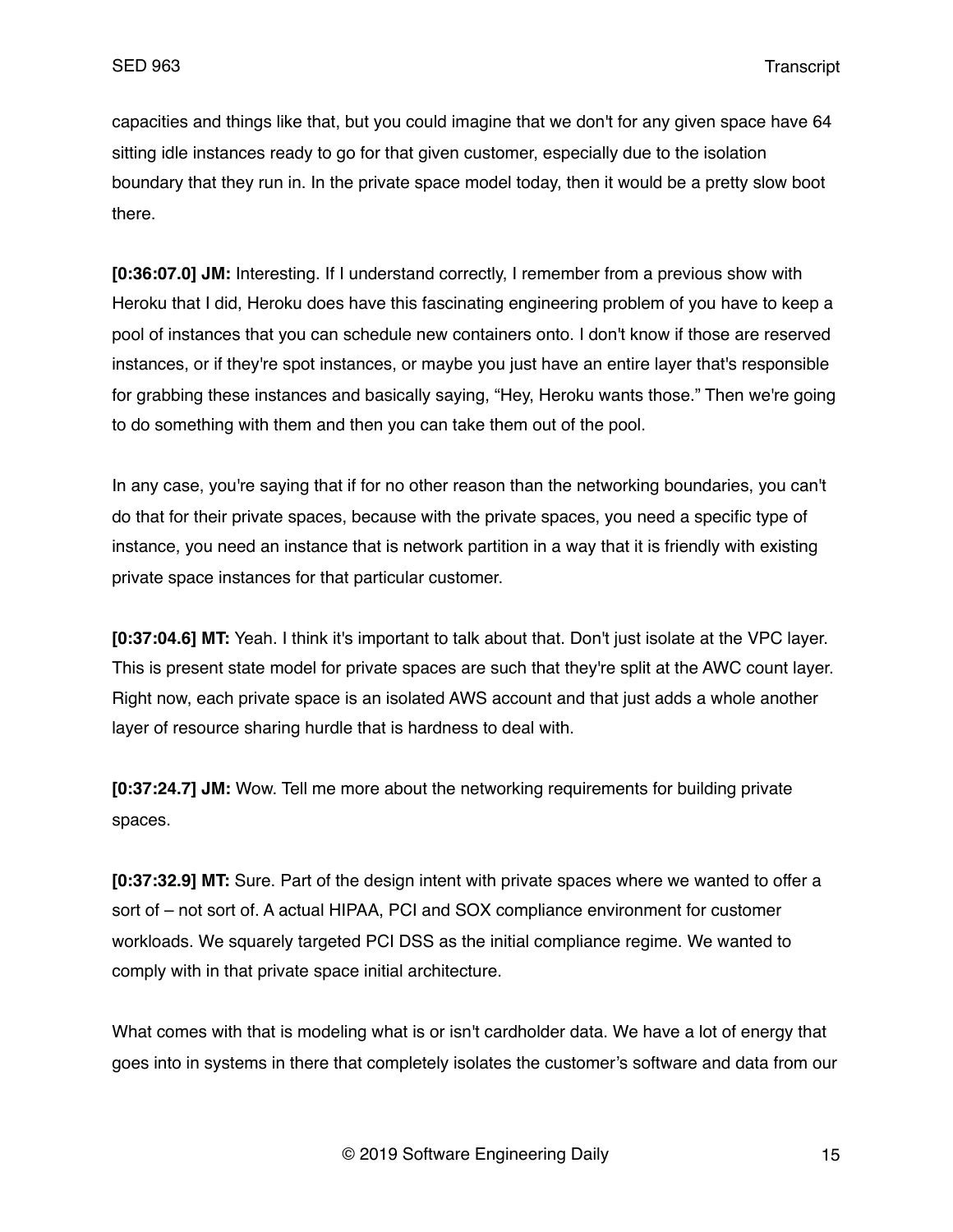software and data, because of not wanting to have our systems be able to penetrate, or have exposure to that cardholder data environment that the customer is really responsible for.

That really is just what comes down to it is just really firm boundary, super firm boundary between the customer's data and the importance of it versus our data and it's not important in comparison to the customer's data. What that means topologically and networking wise is you can imagine that there's more sub-nets in our life, more security groups between those subnets.

There's huge isolation boundaries between the resources that sit in these spots that are intentionally there to block off communication, all in hopes of making it hard to communicate. That's all coming down to both topology and just other structural differences between the two sides of the platform.

**[0:39:12.1] JM:** What was the hardest engineering problem that you had to solve where you're building private spaces?

**[0:39:16.5] MT:** People. Let's see here, hardest engineering problem.

**[0:39:21.5] JM:** You can go deeper on people. People is interesting. People is very interesting.

**[0:39:26.4] MT:** I think that Heroku did somewhat of a classic engineering mistake with the private spaces product in which we assembled a group of folks together. We picked and choose good engineers from around the org and blessed them with the decision to go build this new platform product, this new version of Heroku. That instilled a lot of negative sentiment with the people that were "left behind" with the legacy stuff.

That was never really the intent behind what that product initiative was and it never really manifested itself. A lot of the way that we presented and talked about that project internally really gave that sentiment and feeling to people that they were being left behind in this legacy Heroku. It couldn't have been further from the truth. I really think the biggest challenge, again, I know this isn't the engineering challenge, but the biggest challenge in my time with dogwood was overcoming that perception that product was there to replace everything else everyone else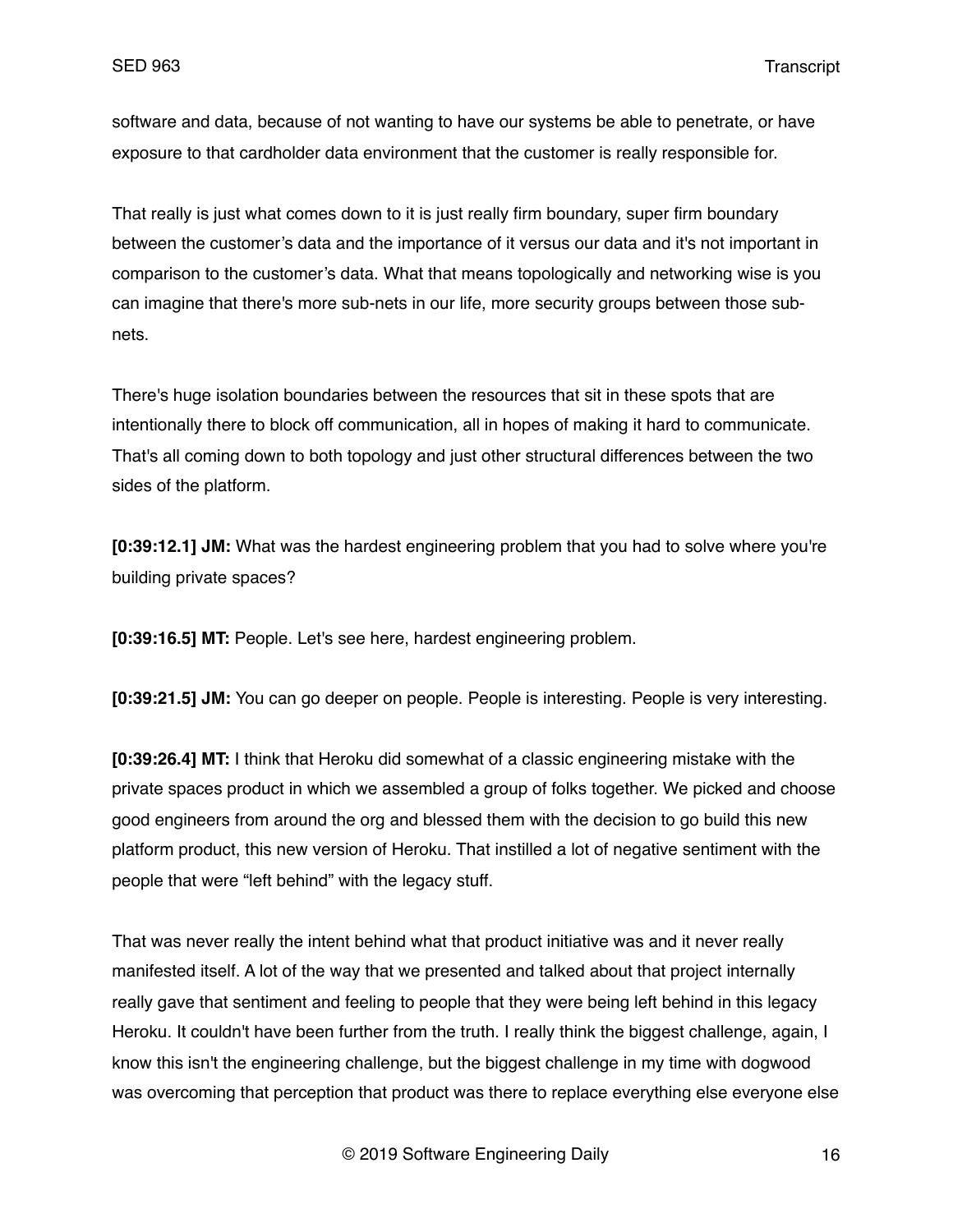was working on. That was really hard for us, because that was never the goal. It was just again a single isolated version of that cedar product, that common space product that people were familiar with.

**[0:40:46.5] JM:** Wow. There was a misconception that this was a total – this is the second version, or this is the next version of Heroku, but this is an adjunct product. This is like a totally different product.

**[0:41:00.7] MT:** Yup. You could imagine the sentiment that it caused internally and that was a really rough time spent. It's not so much you don't dwell on it, but when you just reflect back on those moments, there was just a lot of rough interpersonal stuff that occurred because of the perceived boundaries that created.

**[0:41:20.4] JM:** I mean, that stuff literally happens at every company. Miscommunications just happen everywhere. I mean, Heroku is a partly remote company, right? Solving these problems with a partially remote engineering team, that's even more novel. We don't we don't really have good patterns for disseminating information in remote organization yet, I don't think.

**[0:41:44.3] MT:** Yeah, we've been 80% remote or higher the entire time I've been at Heroku. My entire experience as an engineer here has been working with predominantly remote engineers. It's hard to communicate sometimes.

**[0:41:59.1] JM:** Pros and cons of a remote engineering team, how are you feeling about it?

**[0:42:03.2] MT:** I have spent the last decade only doing remote jobs like this. For me, it's the best thing I've ever done in my life. Because and I'm a fierce defender of spending time with my children. I have two young kids. Every day, they get off school at 3:00 p.m. I will just piece out of whatever I'm doing and just go hang out with my children every day. I have that benefit and that luxury, because of the way Heroku and Salesforce operates the remote workforce, man. It's really great for me to have that respected boundary and my own personal life that I get because I'm a remote employee.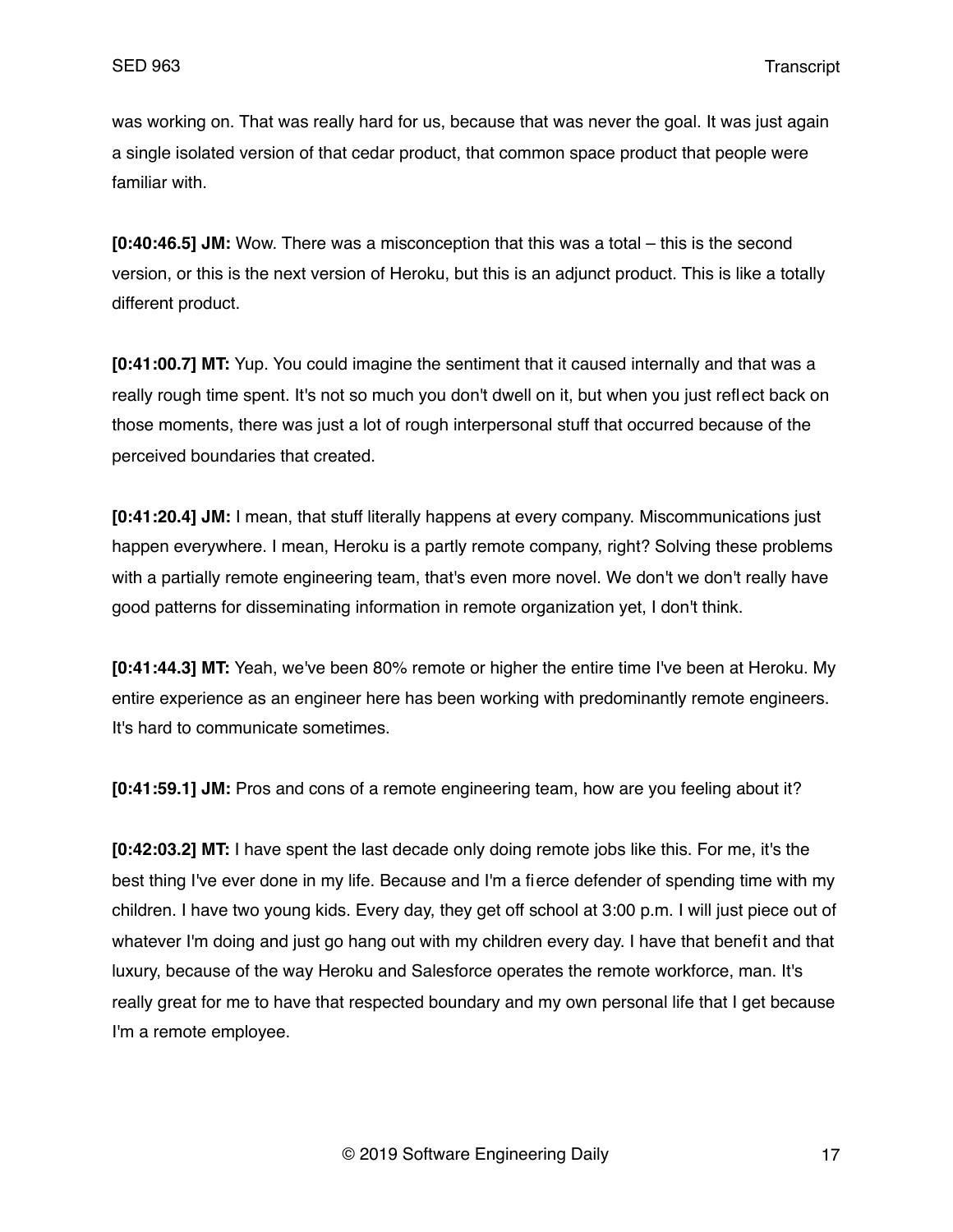Getting back to just the work side of things, I also appreciate working with a remote crew that takes an intentional effort into making that team effective. I just really like tearing into the problems that teams experience with that remote angle and seeing how we could do it better. In the five years I've been here, there's been a lot of these remote-ish, remote-related problems we've dealt with and they've all been fun to deal with. It's been really fun. I don't know. It's just been a fun way to live and I really appreciate the personal benefits that I get in my own personal life from being a distributed employee.

**[0:43:19.5] JM:** Isn't it cool watching this development spread across the working world, like the ability to work remote and the increased adoption? It is a totally new way of doing work. Yes, some people have been doing it for 10 years. It sounds like you were an early adopter and you have some extra savvy, but it's cool seeing it propagate. What are some words of wisdom? What are some learnings reducing those kinds of communication gaps and issues that are just inseparable from the gratuitous benefits of working remotely?

**[0:43:58.2] MT:** I think I mentioned this word a moment ago, but I think that I have to pair it myself again and say that there's a lot that makes really effective remote teams work that is in parallel or similar to a bunch of other intentional relationship approach stuff. What I mean by that is that if you are able to collectively agree on how you guys work together, or how that group works together, it makes work easier.

What I mean by that is if you guys commit to having to stand up on a Monday and a Friday and you just make that happen and then you also commit to having a conversation, if it's not working anymore and you always make sure that it's a safe space to have those conversations where you have the critical eye on those processes that you're doing, then you never put people into an uncomfortable position where they feel they can't make a change to those processes that makes their life better.

I guess for me, it's approaching the way you work with a bit of flexibility and understanding that the other person that other end of line has just as much of a complex life as you do and as much random shenanigans coming into their life, because of that remote nature that just being a bit flexible is useful.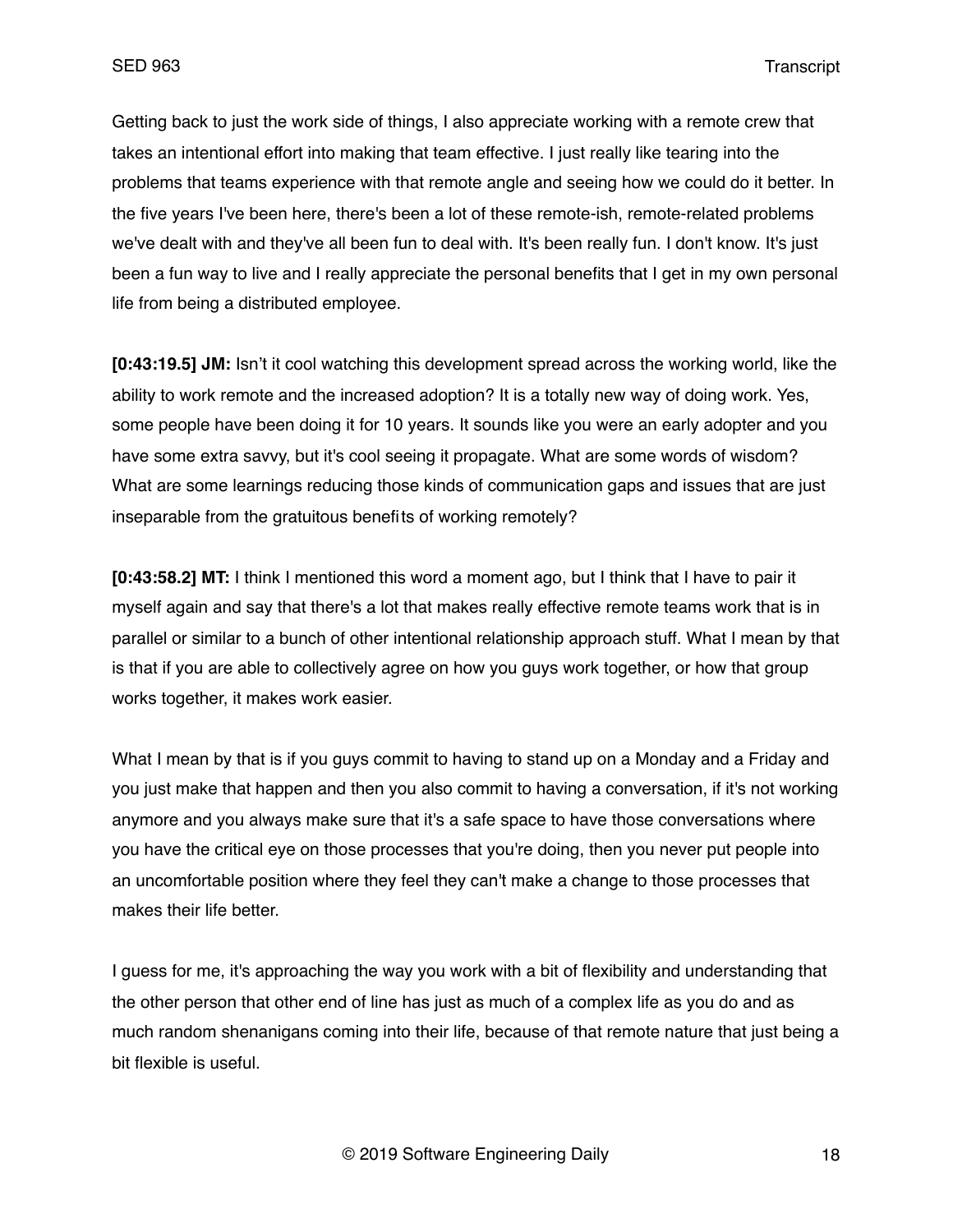The other thing that I think comes with especially as you grow your career with an organization and rise up through the ranks, I think it's easy to – it's especially poignant lately, but it's easier to fall into that manager schedule that is really aligned to some business hours in a specific time zone. If you're not super, super careful about defending your working hours, you'll lose them. People will start injecting themselves into times of the day that you don't want. I think it takes really important defensive time management skills to be protective of those moments that you want for yourself, because you need them to survive as a remote employee.

**[0:45:59.8] JM:** All right, coming back – Those are great words of wisdom. Coming back to the engineering side of things, actually one thing I'm curious about is the product development side of the house. Because we've talked a little bit about just the uniqueness of being in a position of a layer 2 cloud provider that does this process of creative selection, where you're throwing away a lot of product ideas that you could do. Or not throwing them away, just saying we have to say no to these things because the things that we do we're going to have to do really, really well and we want to keep the surface area of the product low enough that it remains approachable. Tell me about the product development process from what you've seen at Heroku.

**[0:46:43.6] MT:** Sure. We've always had a product organization within Heroku, with product managers and product owners. For the most part, they are the owner. They own the shape, or feel of the way a part of the platform is or feels or functions. You could imagine Heroku has this add-ons marketplace, where you can get a database, or a static IP address, or some other resource attached to your app. We have a product manager who owns the way the whole ecosystem feels.

That person is there to be the decider about what we do and what we change in regards to those features. The idea Genesis where stuff comes in and what we might do really comes from all over, but it is a combination of customer feedback, internal engineer suggestions, random feedback through Slack or e-mail or whatever. Then those end up into the product manager's mind, or roadmap in some way, or list of features that they might want to do.

Then they work with engineering leadership like myself within the various parts of the org to figure out how and if we want to do some of those things. That's how most features end up flowing through Heroku is that exact same flow. Some of the sides we want to do something.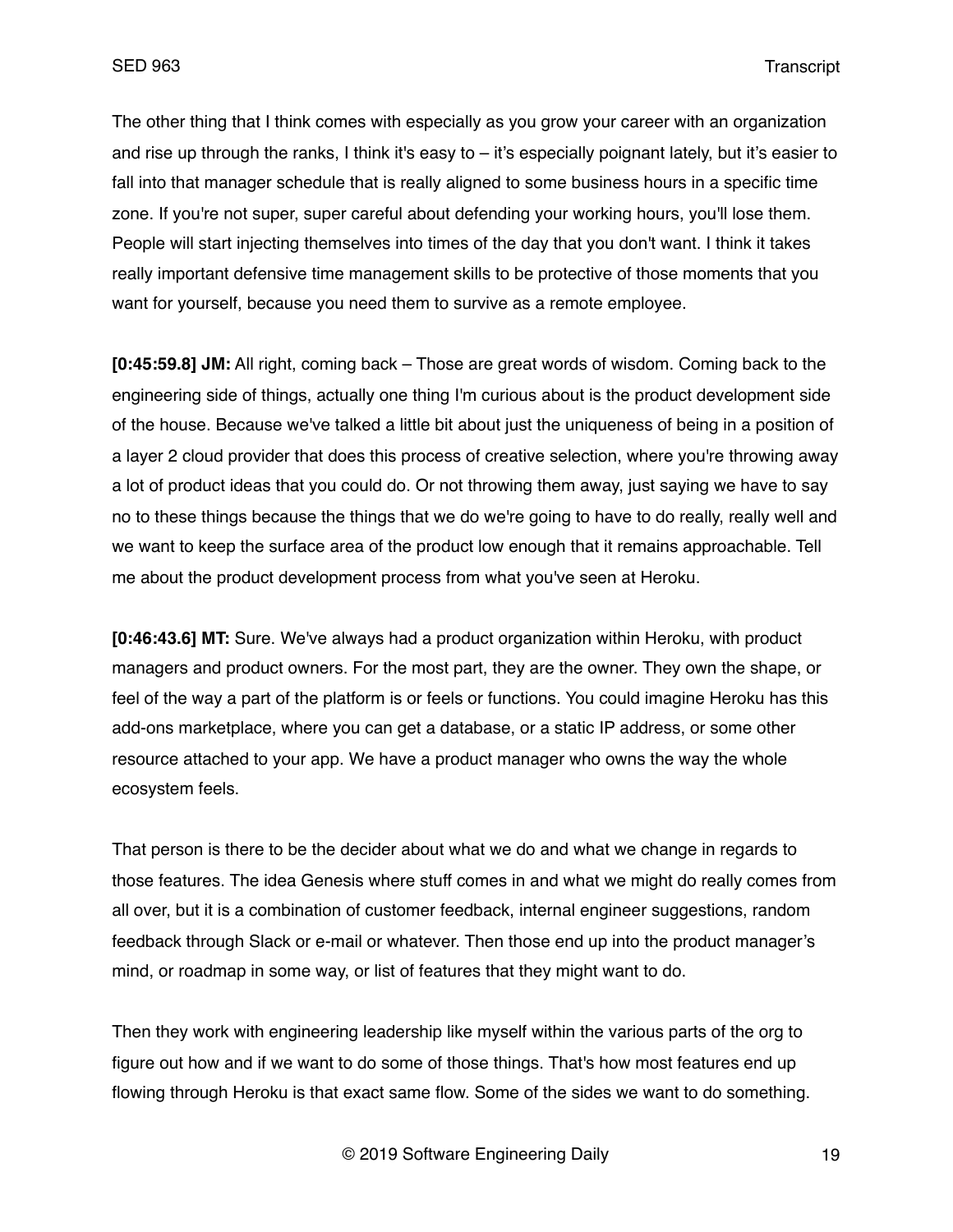They propose it to a product person, usually maybe they talk to their peers first or something like that. Maybe it's a customer doing that exact same thing and that customer asks their sales person, or that customer asks support, or that customer with in a support case asks an engineer directly, or an engineer gets asked by their friend who runs on Heroku. All of that, we're trying to flow through our product management org.

Over my time at Heroku, it's interesting that I've seen that get better and better and better. I would say that today, more so than ever in my time, we're very good at making sure that product shape and direction-oriented stuff flows through the relevant product owner's mind or area. We still expect and have tons of participation in the iteration and creation of new features, or new ideas, a new PaaS we could go down for the product from the individual folks down on the ground working on it.

## [SPONSOR MESSAGE]

**[0:49:14.4] JM:** Today's sponsor is Datadog, a scalable monitoring and analytics platform that unifies metrics, logs, traces and more. Use Datadog's advanced features to monitor and manage SLO performance in real time. Visualize all your SLOs in one place. Easily search, filter and sort SLOs and share key information with detailed intuitive dashboards. Plus, Datadog automatically calculates and displays your error budget, so that you can see your progress at a glance.

Go to softwareengineeringdaily.com/datadog and sign up for a free 14-day trial and you will also get a complimentary t-shirt from Datadog. Just go to softwareengineeringdaily.com/datadog. Sign up and get that free t-shirt.

# [INTERVIEW CONTINUED]

**[0:50:13.7] JM:** I'd like to get your perspective on the broader space of the cloud technologies today. One area I'm interested in is the history of these open source infrastructure platforms. The things that were around before Kubernetes, you have OpenStack, you have Cloud Foundry. I'm wondering what is different about Kubernetes, if there is something different, if there's something different about the community, or the way that the API surface developed, or just the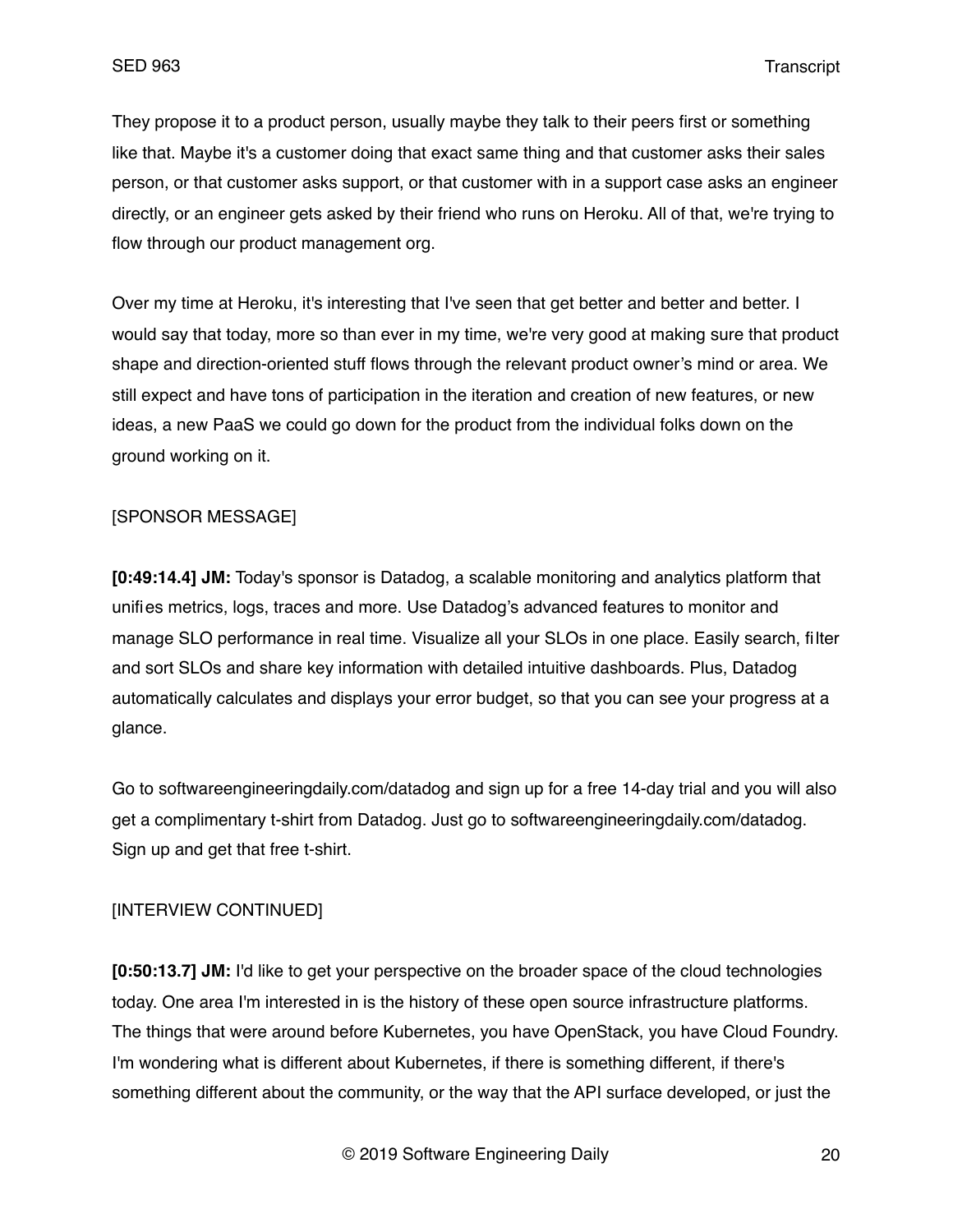timing. I assume you've seen some of those previous infrastructure platforms and I just love to get your perspective on from a historical point of view.

**[0:51:00.2] MT:** Yeah. This is just my own personal feeling about this. I think that – that's not any way to addendum what I'm saying. I feel like I say a lot about lucky things that way. I think Kubernetes is really – it's a combination of a couple different things, but I think it's timeliness and also that people needed a way to get Docker containers onto the Internet that worked all over the place. If a structure providers, like GCP specifically really saw the leveraged power that there was in making sure that there was a ubiquitous interface for describing what that infrastructure might be.

I think that in combination of timing, both in just the way the Heroku – not Heroku, but the Kubernetes product just ended up in computing, but in concert with cloud providers wanting to find a way to compete with each other better meant that Kube provided a really good interface for us. That comes from the perspective that it's exactly that for us at Heroku. Kubernetes looks an awful lot like the perfect way to abstract away that infrastructure bootstrapping problem we have and some of the baseline infrastructure management problems we have.

For me when I look at Kubernetes, I see the layer 1 providers betting that if they get more companies targeting Kube, that the transition story between your cloud and my cloud is simpler, but we're going to keep you sticky based on the value add stuff, like the rest of the tool chain AWS provides, or the rest of the tool chain Azure provides, or GCP, or whoever it is. I believe again that it's squarely in the customer growth and attraction perspective for tier 1, or layer 1 providers to have a pretty good Kube offering. That's where I don't think it necessarily so much sense for Heroku. Again, I think if you look at it from a way to leverage getting our stuff into a cloud, it makes sense, but maybe not for Heroku.

**[0:53:05.9] JM:** Yeah. I mean, I'm like, "Heroku, please do not make me interface too late. Just keep me from having to do that, please." It was such a brilliant jiu-jitsu move by Google to get into the cloud space via releasing Kubernetes. It's the thing that just makes me feel very happy.

**[0:53:27.7] MT:** You talked about Cloud Foundry and OpenStack before and they all had those same Chef. There were no good deployment stories for things. There were no good ways of

© 2019 Software Engineering Daily 21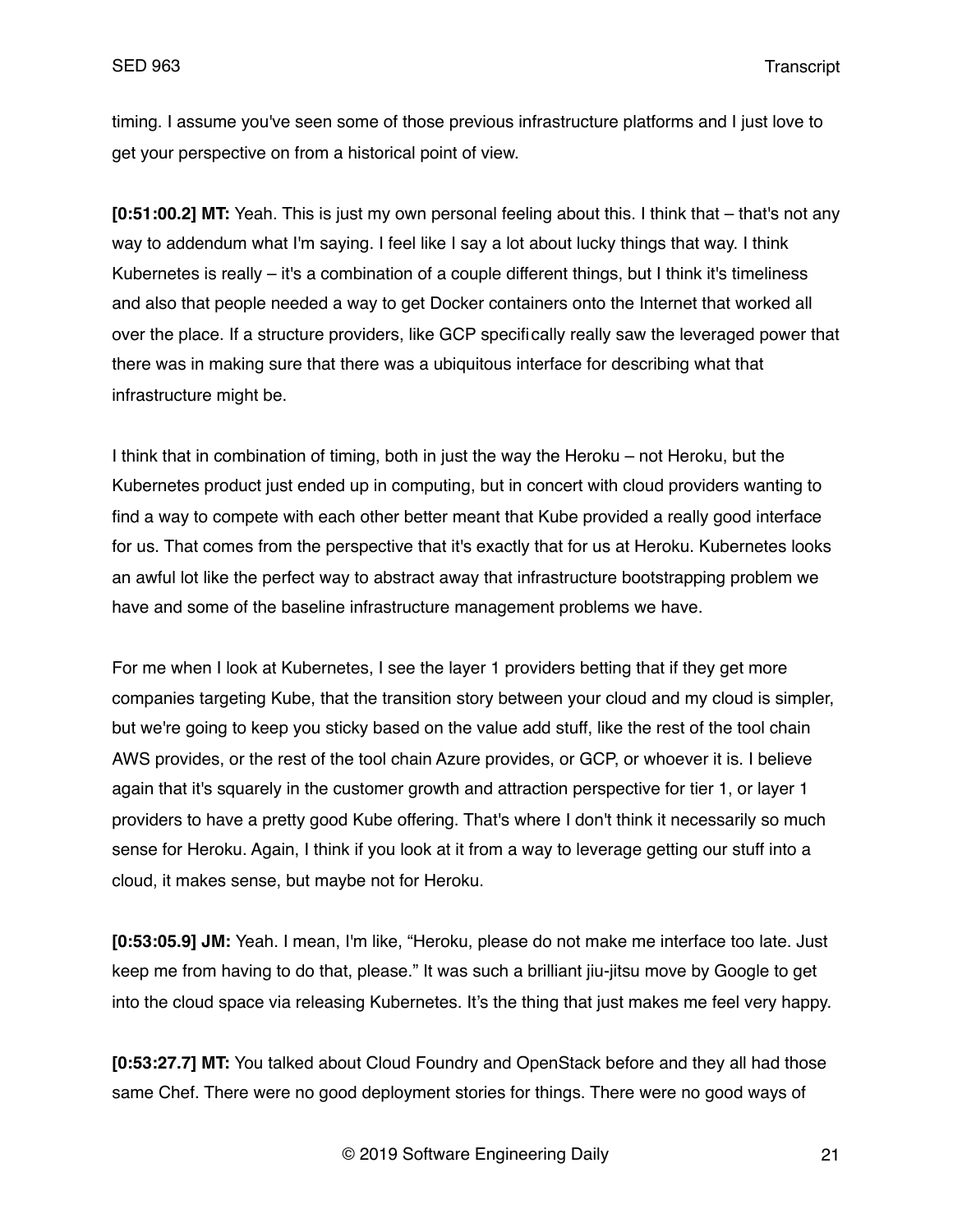doing that. There's big companies out there that sold you complicated Chef systems for managing your OpenStack install. Those are never good. Nowadays, you can get a managed Kube cluster from Google and go a pretty long distance. That was the story just couldn't do a couple years ago.

**[0:53:58.4] JM:** I almost feel – I may be not qualified to say this, but I always feel it was necessary to go through those growing pains, through those different generations of first, the OpenStack where we learned as an industry okay, there was some politics, there's some political problems between the companies.

Okay, we're going to need a better community. Then Cloud Foundry was great, but it was very much territory that was entirely in the purview of one, or just a few companies. Then the Chef and Puppet and Ansible, that whole generation was this stuff is too imperative. We're scripting everything and it's in a bunch of different scripts and it's too – it doesn't fit the architecture that we need.

Then finally with all these learnings, we could take us in then Docker. Docker was just timely. Finally with all these learnings, we could say okay, let's put this into a single platform and it's Kubernetes.

**[0:54:50.0] MT:** I think they did a couple things right from the beginning. They abstracted away things like load balancers as a generic interface from the very start. It was really easy as an infrastructure provider to look at that and say, "Oh, man. I could slot behind my AcmeCloud LB and service this YAML request from this customer." Again, it's a really interesting computing thing.

**[0:55:12.3] JM:** Do you have a sense of how advanced, or production-ready the operator-based deployments of these database solutions, or Kafka – Have you worked with operators much?

**[0:55:27.2] MT:** Yeah. We've definitely – we poke at competitors. Part of the operator approach for provisioning resources that appeals to us in one angle that we like is again, that isolation boundary one. You could imagine that an operator approach to managing data resources within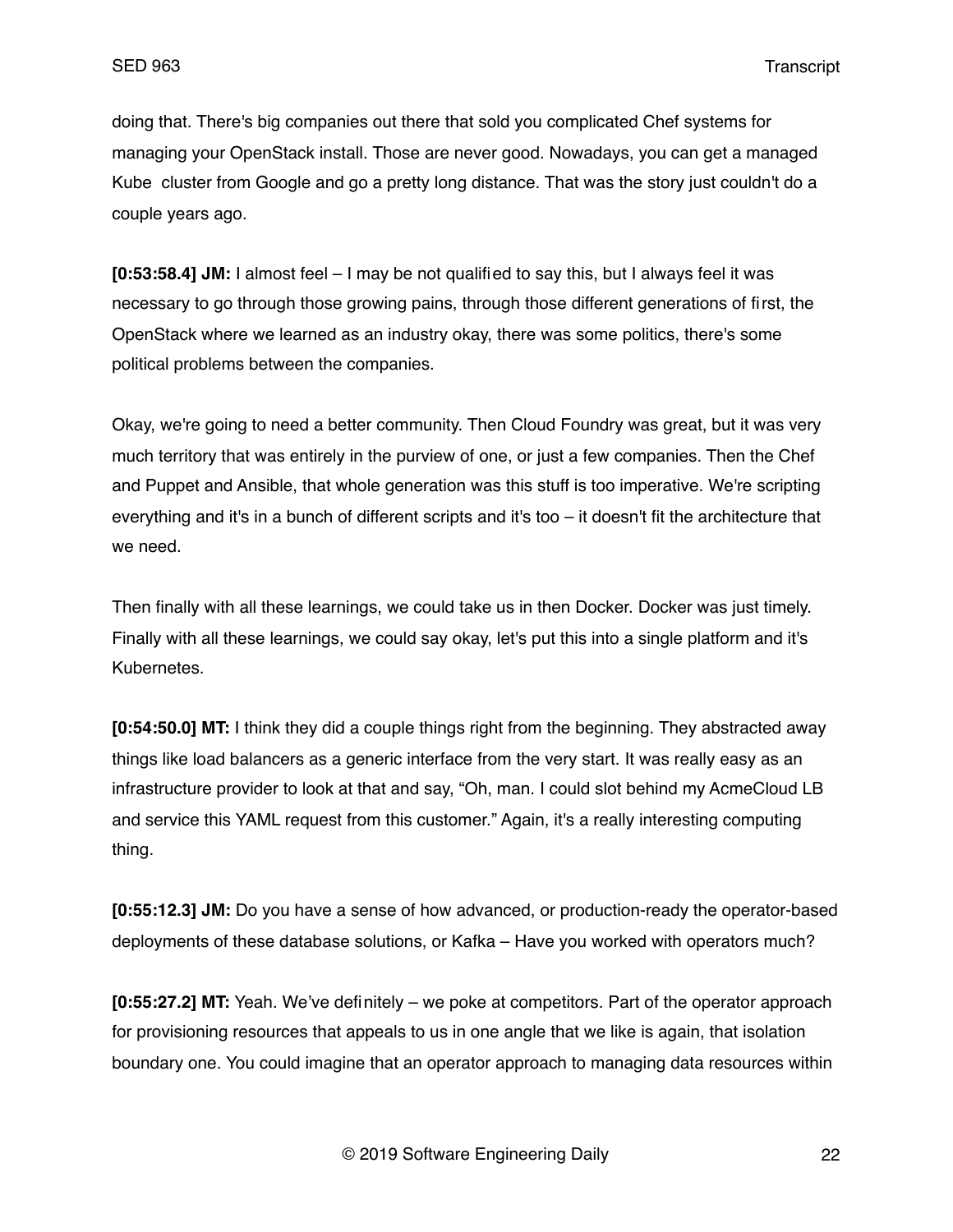a cluster boundary is amazingly the exact thing we would want. The one of the interesting wrenches for Heroku is that oftentimes, we want to make something ephemeral.

For myself, that almost sometimes includes that cluster and oftentimes I want those data resources to live well outside of the lifecycle of that individual Kube cluster. That's where things like relying on operators for databases just rubs me personally the wrong way. I just think that some bootstrapping cluster life cycle stuff around that doesn't necessarily align with how ephemeral I think you should treat Kubernetes sometimes.

**[0:56:25.9] JM:** That's profound. It's actually a really good point, because people are starting out about, "Oh, your Kubernetes cluster. It's camel. Not pets." It's like, "Well, uh." If you start to put an operator in there, then I don't know. Maybe you have some fault-tolerant, maybe you have a Kubernetes cluster that's – you can do the Kubernetes federation thing, like one of your Kubernetes clusters is the super-sensitive, always up Kubernetes cluster and the other ones are the cattle. Would that work?

**[0:56:53.4] MT:** For sure. Perhaps. I also think that this will get better and better and better. Also, I just want to be clear. I don't think that any – the true story with Kubernetes from the start is that every time these operational entire application lifecycle problem becomes a problem, a solution comes out there.

Even things like the operator. Just imagine of popular operator that orchestrates AWS databases on your behalf. There's ways for you to make those resources live beyond that cluster boundary just by the way you orchestrate the creation of those resources within the provider. With judicious careful creation of those resources, you can do it as well. In that case, I think the operators are fine. I just think you got to be careful. Anything, you got to be careful.

**[0:57:42.6] JM:** The concept of service mesh, is that appealing for you, or for a company like Heroku?

**[0:57:47.4] MT:** It's complicated, because I think that there are use cases where service meshes make sense for some workloads, but not necessarily for our own internal use. Almost always, our customers want some service mesh style behavior between their services and processes

© 2019 Software Engineering Daily 23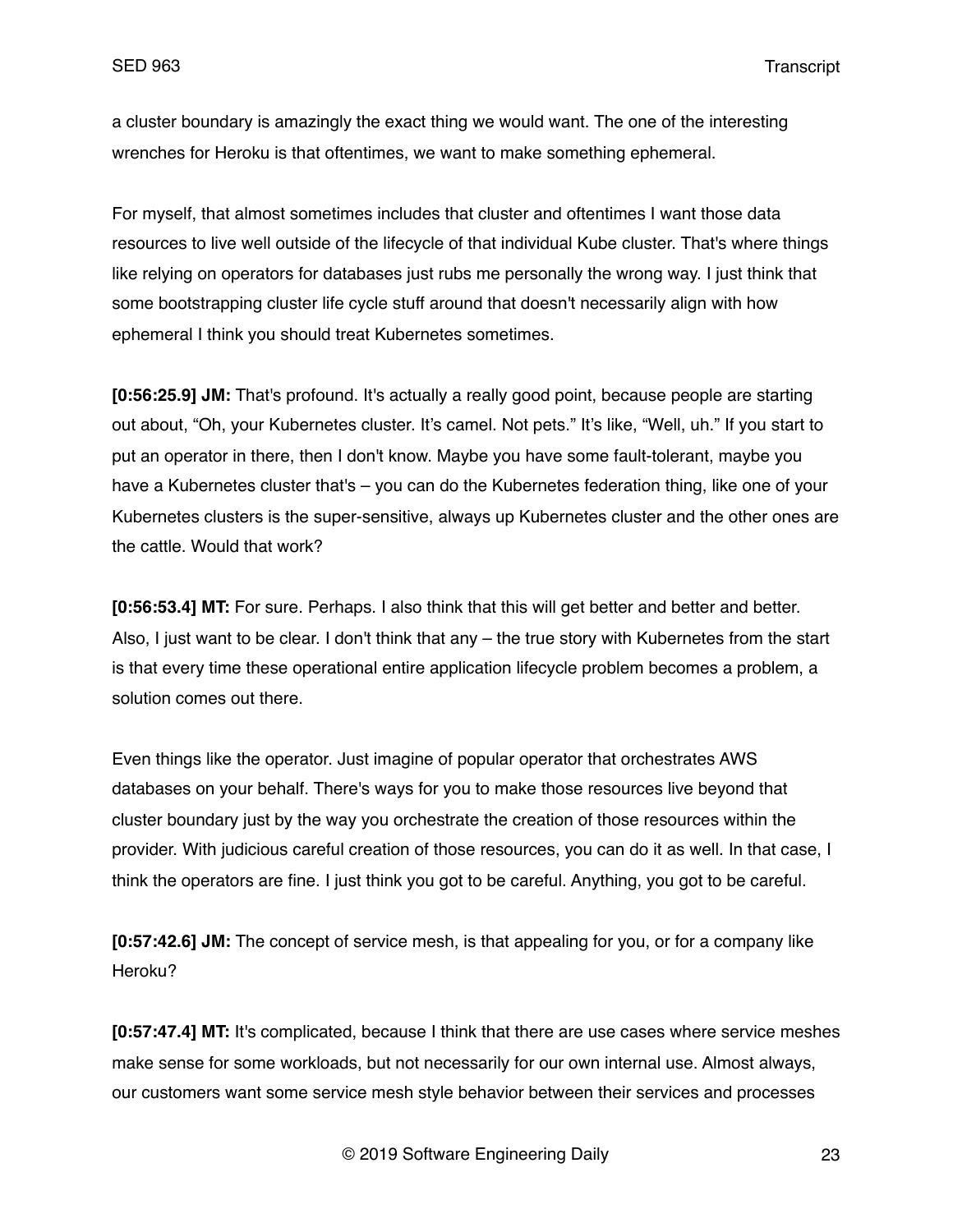running on the platform. We are often in a situation where we are considering, or reasoning about, or working on ways in which we might offer service mesh style behaviors attached to Heroku's container system, but nothing's really stuck, especially when you take a look at the private space isolation boundary. Almost all the customers that want the service mesh are almost also willing to pay for the private space and just get the isolation boundary and just do inter-process communication that way.

We offer service targeting and stuff like that that really alleviates some of the other benefits you get from some off-the-shelf, or just some service mesh concepts. I don't know. It's been tough for us to find a good fit within Heroku. That's just our Heroku hat. Speaking more probably about Salesforce, there has been definite advantages of service mesh approaches to some services we might offer.

**[0:59:11.9] JM:** Okay. Just a few more questions to wrap up, do you have any predictions that you haven't discussed yet about how the Kubernetes ecosystem will evolve?

**[0:59:20.7] MT:** I personally think it's going to keep getting easier and easier and easier to run applications on Kubernetes in the same way as using heroki mean applications. As a developer, I have WordPress. I think it's going to be really simple to go from downloading WordPress on wordpress.com, to getting a bespoke deployment on some Kube somewhere rather simply. I get all kinds of signals from that all over the place that that  $-$ 

**[0:59:50.7] JM:** I certainly hope. I'm spending way too much on my WordPress host. I'm spending way, way, way, way, way too much.

**[0:59:57.0] MT:** I think everyone's aiming – not everyone is aiming for that, but I feel I that deployment story to Kube is really, really solved simply, it's going to be interesting. Really interesting, I think.

**[1:00:09.3] JM:** Yeah. WordPress and GitLab are the best examples of can you do this in two seconds yet? I'm waiting.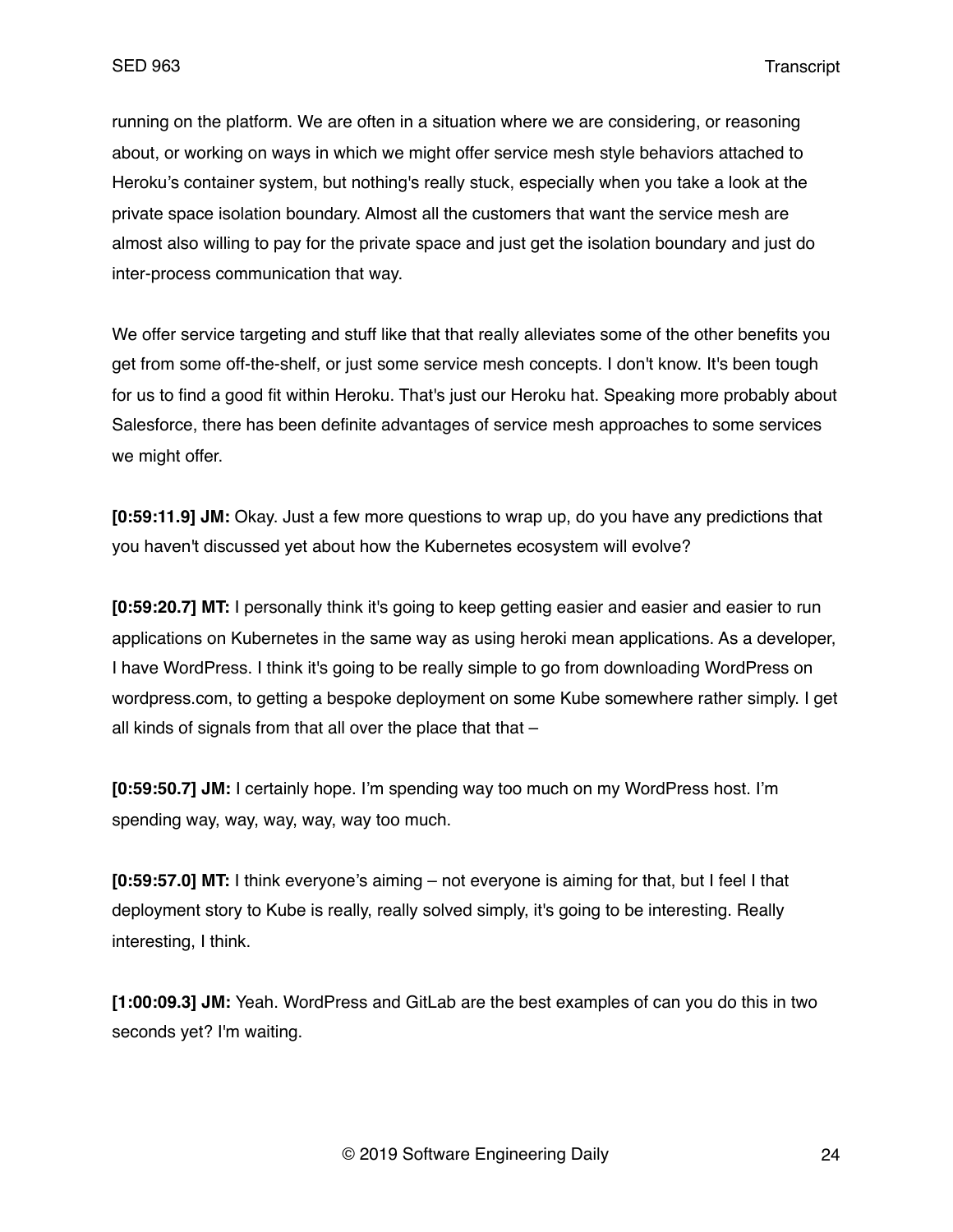**[1:00:18.7] MT:** I think Kubernetes is so big. I also think that you're going to see if you're attached to CNCF stuff this isn't surprising, but I think you're going to see an explosion or adoption of the cloud provider-admin interface stuff, I think. I think part of OSB –

**[1:00:34.2] JM:** Oh, like build your own cloud provider stuff?

**[1:00:36.3] MT:** Not build your own cloud provider, but the OSB admin API stuff is –

**[1:00:39.6] JM:** That's open service broker.

**[1:00:41.2] MT:** Exactly. Dealing with the administrative side of what the Kubernetes service catalog might interact with is a poor story at the moment. I think part of leveling up say things like an operator provisioning services, but more specifically cluster local things trying to provision stuff via OSB, I think that you're going to see more providers say integrate better with Kubernetes quickly once some of the provider API stuff is better. Doing things like a credential rotation for a data store from a provider's perspective in an arbitrary Kubernetes cluster is a hard problem today.

**[1:01:16.9] JM:** Okay. That's a great answer. All right, last question. How will the cloud provider market look different in five years?

**[1:01:22.9] MT:** If the last five years are any hint about what the next five are going to be, I think it's like I mentioned before –

**[1:01:27.6] JM:** Who knows?

**[1:01:28.7] MT:** Who knows? I think the one for sure guarantee is you're going to continue to see AWS, GCP and Azure chase checkmarks.

**[1:01:38.3] JM:** Right.

**[1:01:39.0] MT:** I've mentioned this again a couple times, but I think about it as creeping up the stack a bit. You talk about layer 1, layer 2. For me, the one is layer, one provider is a slowly,